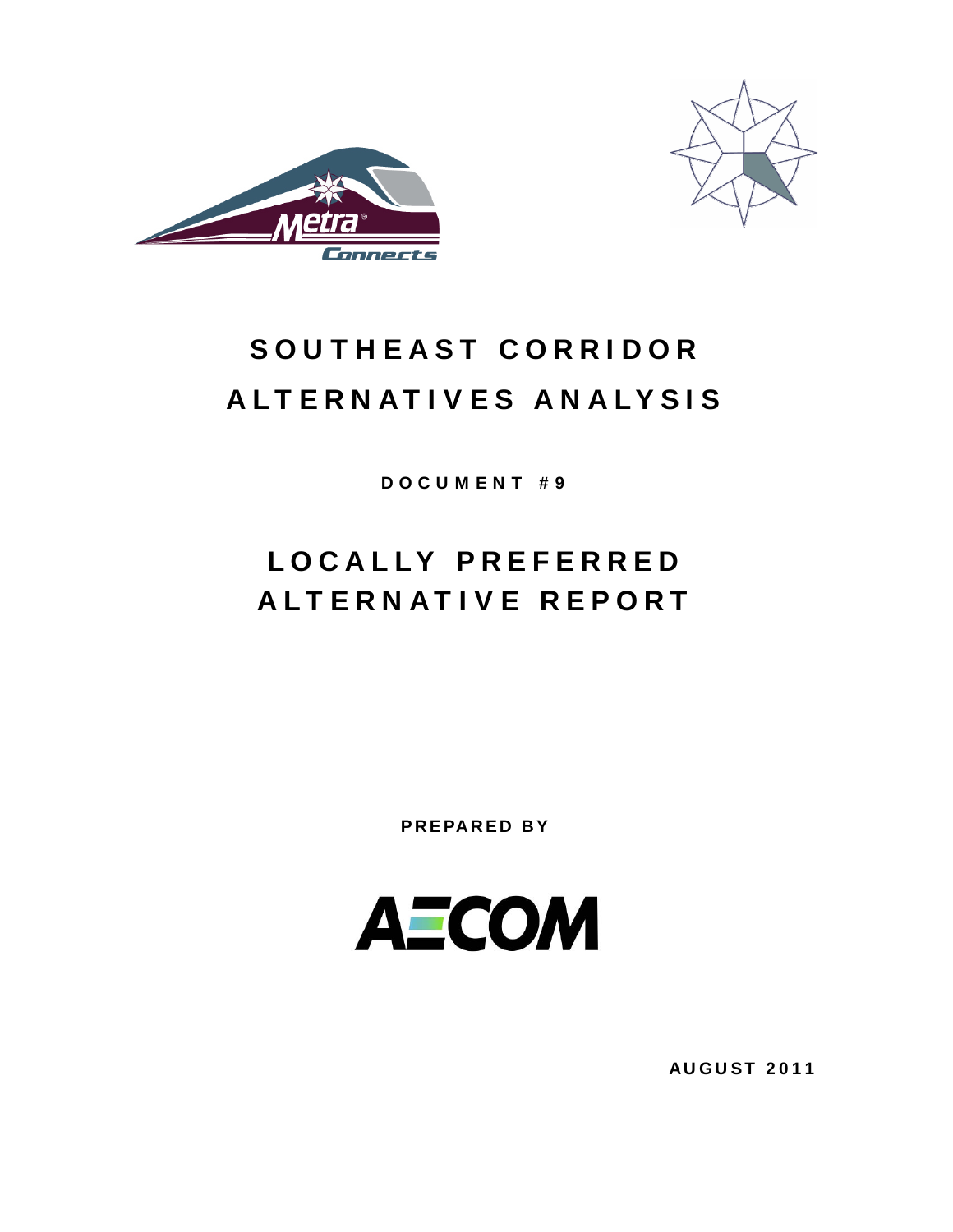# ALTERNATIVES ANALYSIS DOCUMENTS

- 1. Detailed Work Scope
- 2. Purpose & Need
- 3. Initial Alternatives, Part I: Modes & Technologies
- 4. Evaluation Methodology
- 5. Initial Alternatives, Part I Screening and Part II: Conceptual Design
- 6. Screening of Initial Alternatives, Part II
- 7. Feasible Alternatives
- 8. Screening of Feasible Alternatives
- *9. Locally Preferred Alternative Report*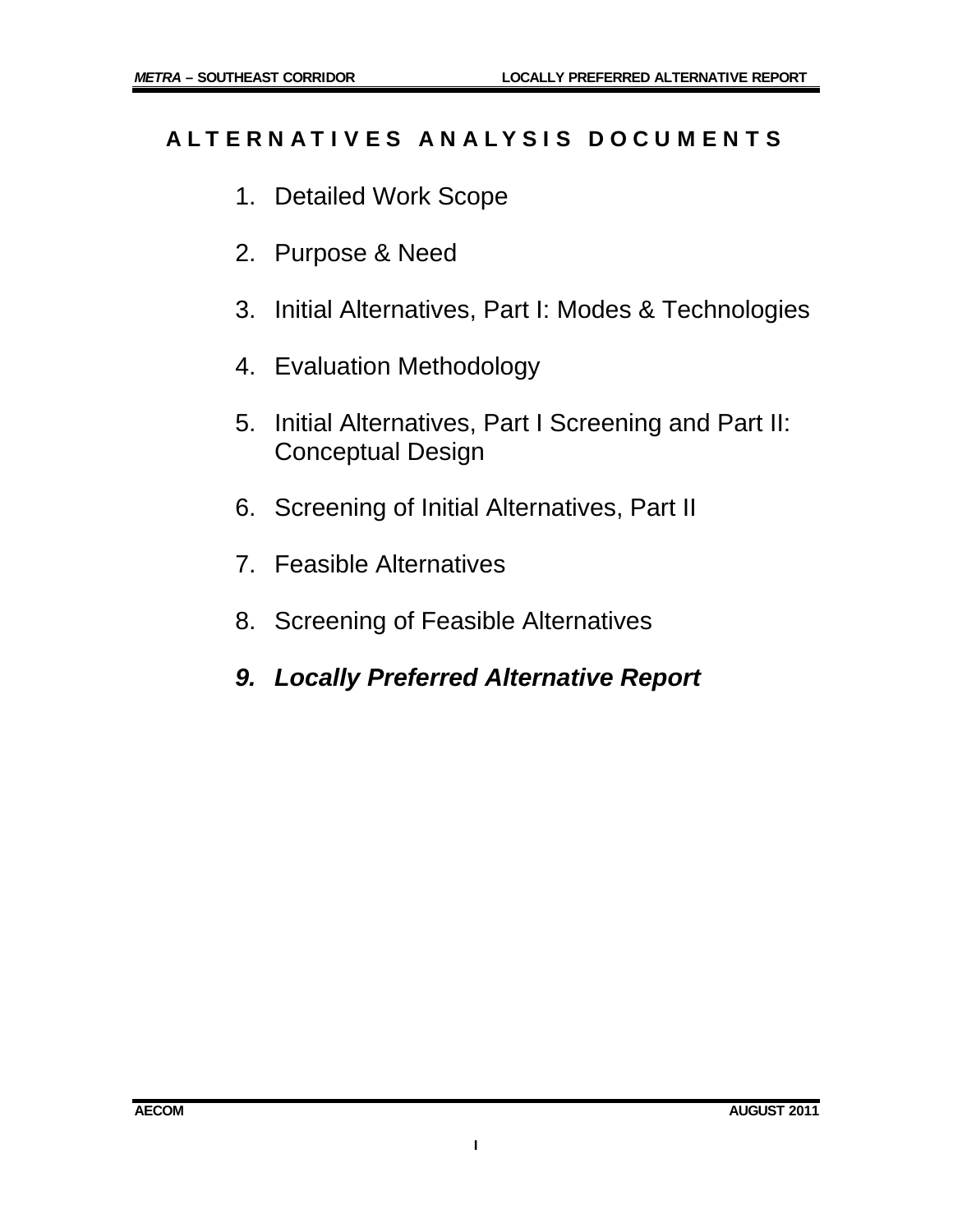# **TABLE OF CONTENTS**

| $\mathbf{L}$   |                                                             |
|----------------|-------------------------------------------------------------|
| Α.             |                                                             |
| B.             |                                                             |
| II.            |                                                             |
| $A_{1}$        |                                                             |
| <b>B.</b>      | DEFINITION AND SCREENING OF INITIAL ALTERNATIVES, PART II 7 |
| C.             |                                                             |
| D.             |                                                             |
| III.           |                                                             |
| Α.             |                                                             |
| <b>B.</b>      | SUMMARY OF PUBLIC REVIEW COMMENTS OF PROPOSED LPA 15        |
| IV.            |                                                             |
| Α.             |                                                             |
| B <sub>1</sub> |                                                             |
| C.             |                                                             |
| D.             | INFRASTRUCTRUCTURE NEEDED TO SUPPORT OPERATING PLAN 20      |
| V.             |                                                             |
| VI.            |                                                             |
| Α.             |                                                             |
| <b>B.</b>      |                                                             |
| VII.           |                                                             |
| VIII.          |                                                             |
| Α.             |                                                             |
| B <sub>1</sub> | FISCALLY CONSTRAINED REGIONAL TRANSPORTATION PLAN  28       |
| $C_{\cdot}$    |                                                             |
| D.             |                                                             |
| F.             |                                                             |
| F.             |                                                             |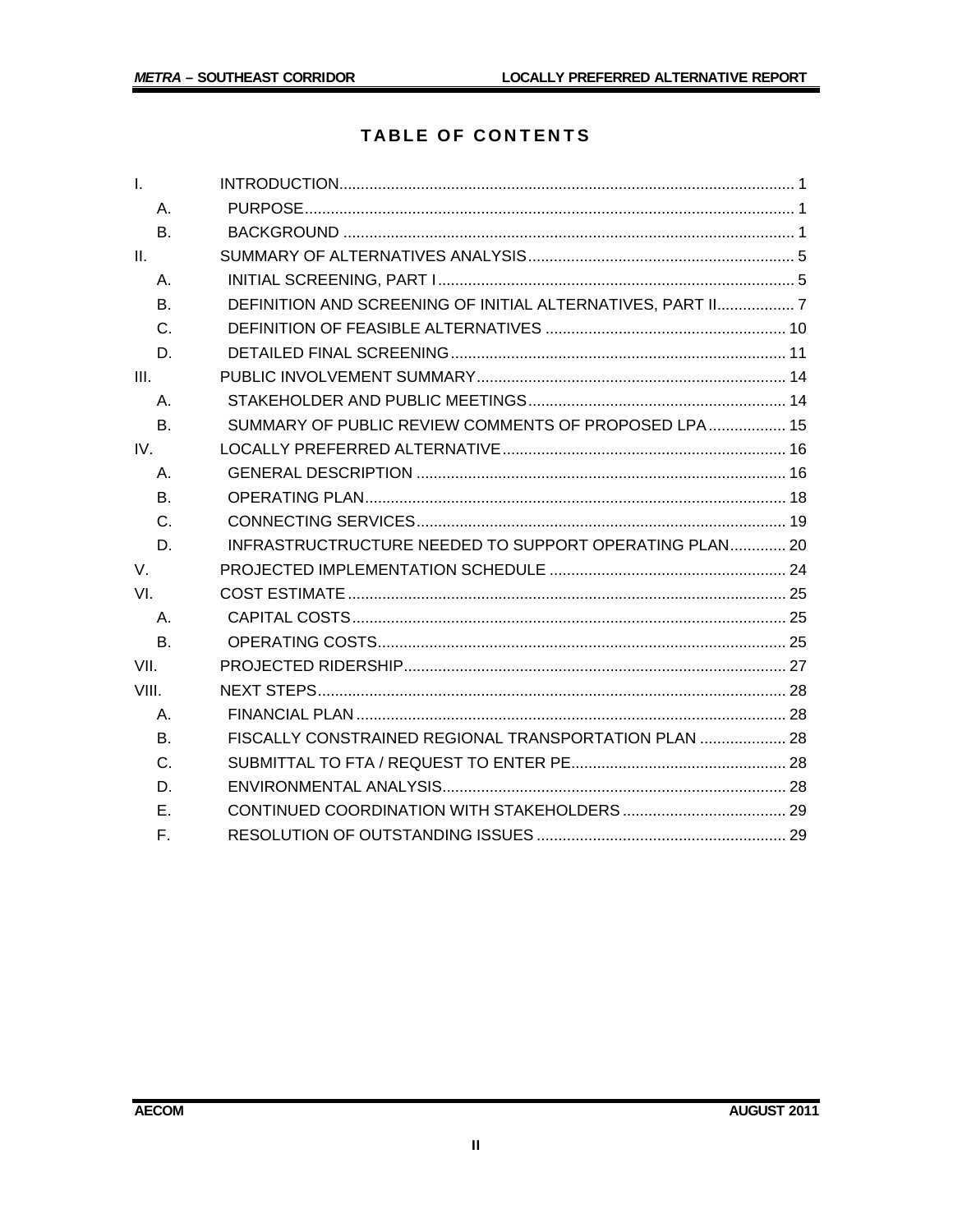# LIST OF FIGURES

# LIST OF TABLES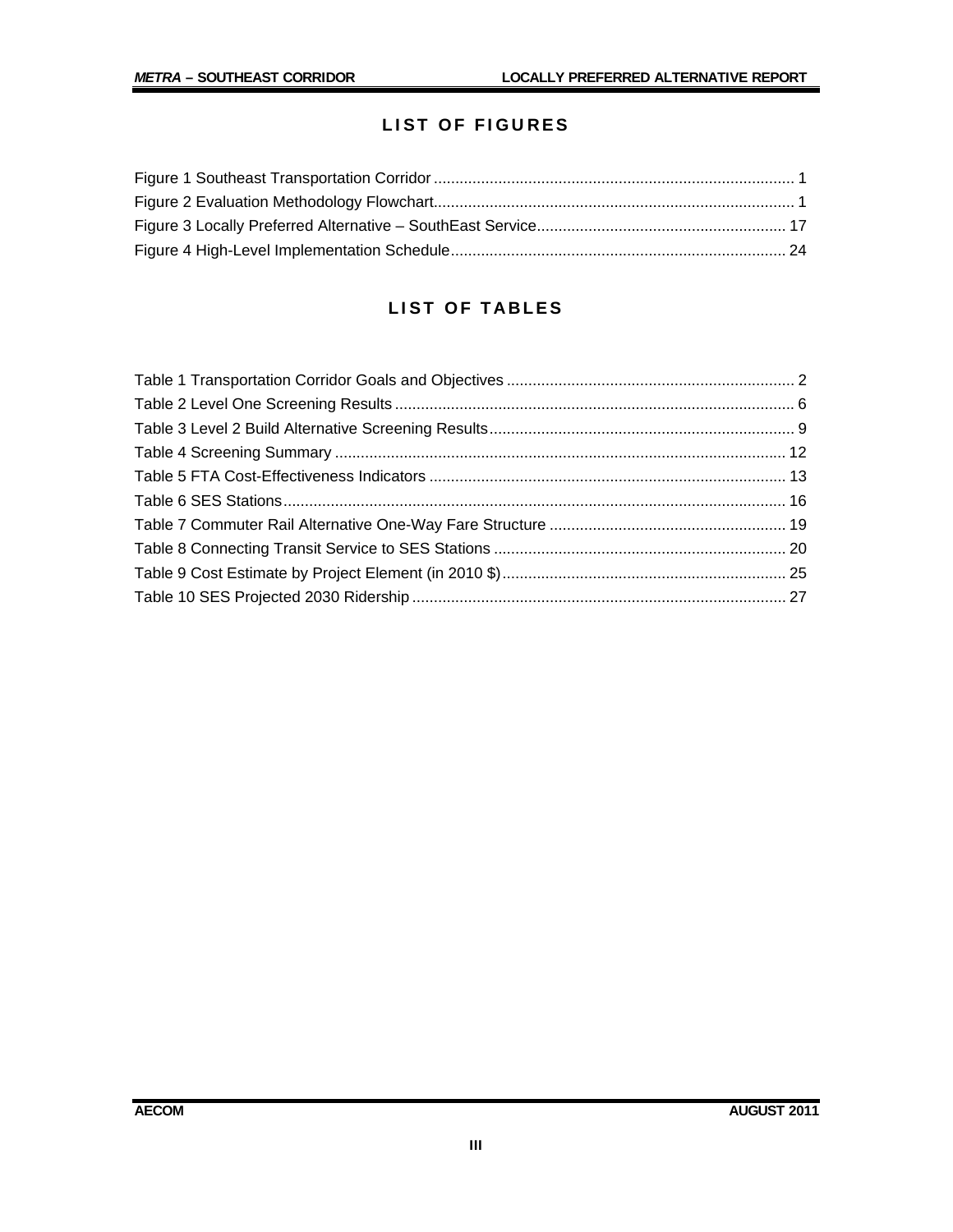## **I. INTRODUCTION**

# **A. PURPOSE**

The purpose of this report is to summarize the completed Alternatives Analysis (AA) process for the Southeast Transportation Corridor and to provide a detailed description of the Locally Preferred Alternative (LPA) selected for the Corridor. The AA phase of the Federal Transit Administration's (FTA) New Starts process is where potential transportation alternatives for the study corridor are evaluated and the alternative that best meets the goals and objectives of the corridor, the LPA, is selected. As this report explains, the LPA was selected based on the evaluation measures derived from study goals. All steps in the AA process were subject to review and comment by the Technical Advisory Committee (TAC), interested agencies, and the public.

Nine documents were completed as part of the Corridor AA process, with this being the ninth and final. The previous eight documents detailed the process by which the transportation alternatives were selected, refined, and evaluated. The completion of the AA phase of the FTA New Starts program is marked by selection of the LPA, formally adopting the LPA in the Region's fiscally constrained, air quality conforming, long range transportation plan, and eventual submittal to the FTA with a request to move into the Preliminary Engineering (PE) phase of the New Starts program.

# **B. BACKGROUND**

#### 1. Study Area

The Southeast Transportation Corridor (Figure 1) encompasses the Chicago Central Area, portions of Chicago's south side, suburban communities in southern Cook County and eastern Will County in Illinois, and western Lake County, Indiana.

#### 2. Purpose and Need for Improvements

The *Purpose and Need Statement* (Document 2) provides an in-depth discussion of transportation needs of the Corridor, and identifies the following as major problems that impede the mobility and restrict the social and economic welfare of current and future residents, workers and visitors of the Corridor:



# *Figure 1 Southeast Transportation Corridor*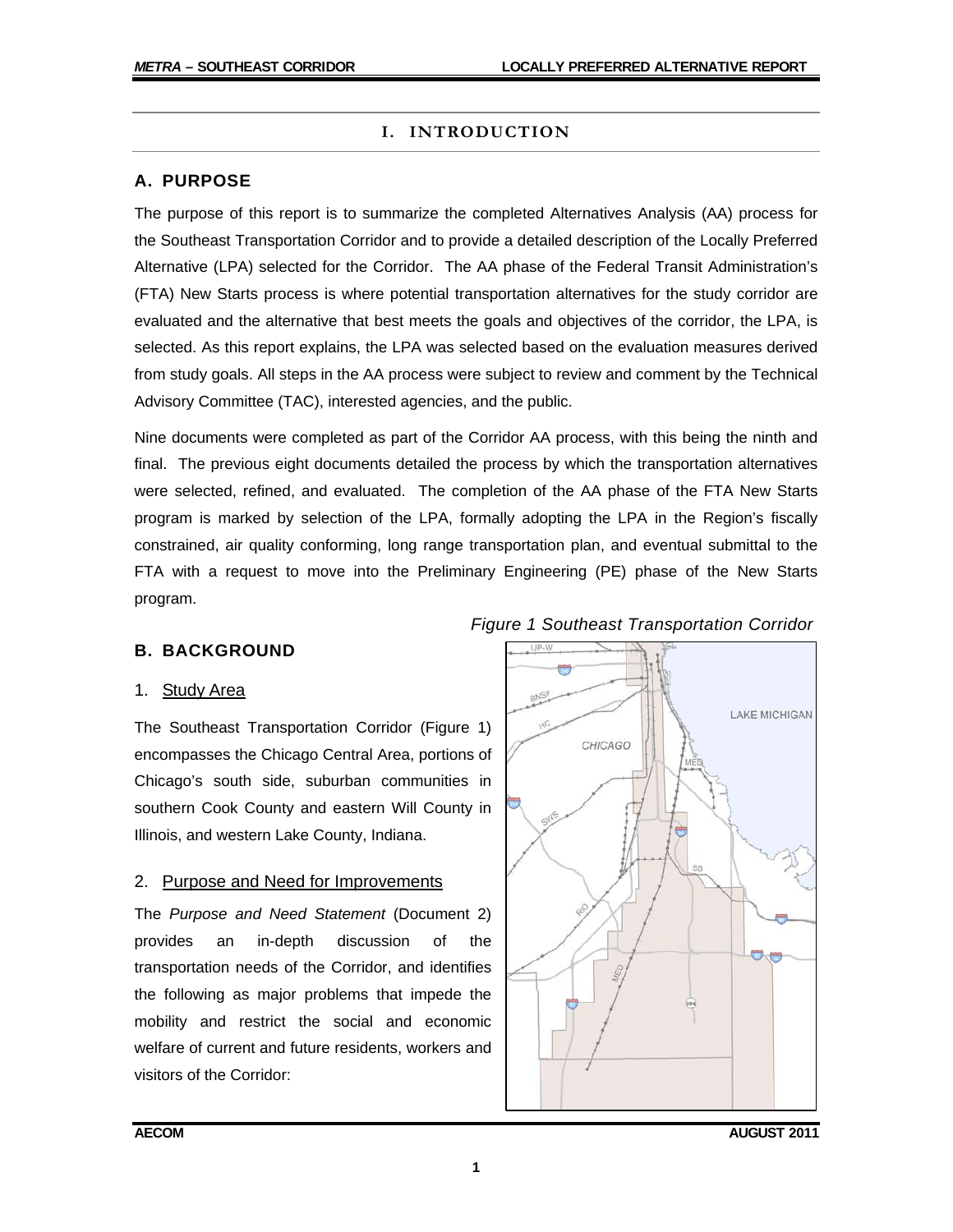- Inadequate access to jobs
- Insufficient mobility
- **•** Future transportation infrastructure insufficient to support growth
- Poor environmental quality
- Quality of life/user cost

#### 3. Goals and Objectives

The evaluation of needs concluded that transportation improvements were necessary to address the mobility and accessibility problems of the Corridor. These potential transportation improvements were analyzed and evaluated based on the goals and objectives of *the Purpose and Need Statement*. Table 1 summarizes the goals and objectives that relate to the Corridor's current and future problems documented in this analysis.

|   | <b>Goals</b>                                                                | <b>Objectives</b>                                                                                      |
|---|-----------------------------------------------------------------------------|--------------------------------------------------------------------------------------------------------|
| A | Improve corridor mobility                                                   | Minimize travel times for the employment commute                                                       |
|   |                                                                             | Minimize roadway congestion                                                                            |
|   |                                                                             | Maximize transit ridership                                                                             |
| B | Preserve the environment of the corridor                                    | Minimize fuel consumption                                                                              |
|   |                                                                             | Minimize air pollutant emissions                                                                       |
|   |                                                                             | Minimize impacts to environmentally sensitive areas                                                    |
|   |                                                                             | Preservation of open space and green areas                                                             |
| C | Provide a cost-effective transportation                                     | Increase transportation-mode choices                                                                   |
|   | system                                                                      | Minimize investment required to implement improvements                                                 |
|   |                                                                             | Maximize efficiency of the existing transportation<br>infrastructure                                   |
|   |                                                                             | Improve system's operational efficiency and reliability                                                |
|   |                                                                             | Be feasible to implement                                                                               |
| D | Support increased economic development                                      | Increase integration of land use and transportation systems                                            |
|   |                                                                             | Improve residential development to employment linkages                                                 |
| E | Integrate land use planning, design and<br>control in transit system design | Improve multi-modal service to the Chicago Business District<br>and other employment concentrations    |
|   |                                                                             | Achieve consistency with adopted Plans                                                                 |
|   |                                                                             | Increase inter-modal options                                                                           |
| F | Support transit-oriented (re)development                                    | Promote transit-induced economic development                                                           |
|   |                                                                             | Promote transit-supportive land use policies                                                           |
| G | Improve Quality of Life for Study Area<br><b>Residents</b>                  | Provide access to jobs, education, health care, particularly to<br>low-income and minority populations |
|   |                                                                             | Reduce automobile dependency                                                                           |

*Table 1 Transportation Corridor Goals and Objectives*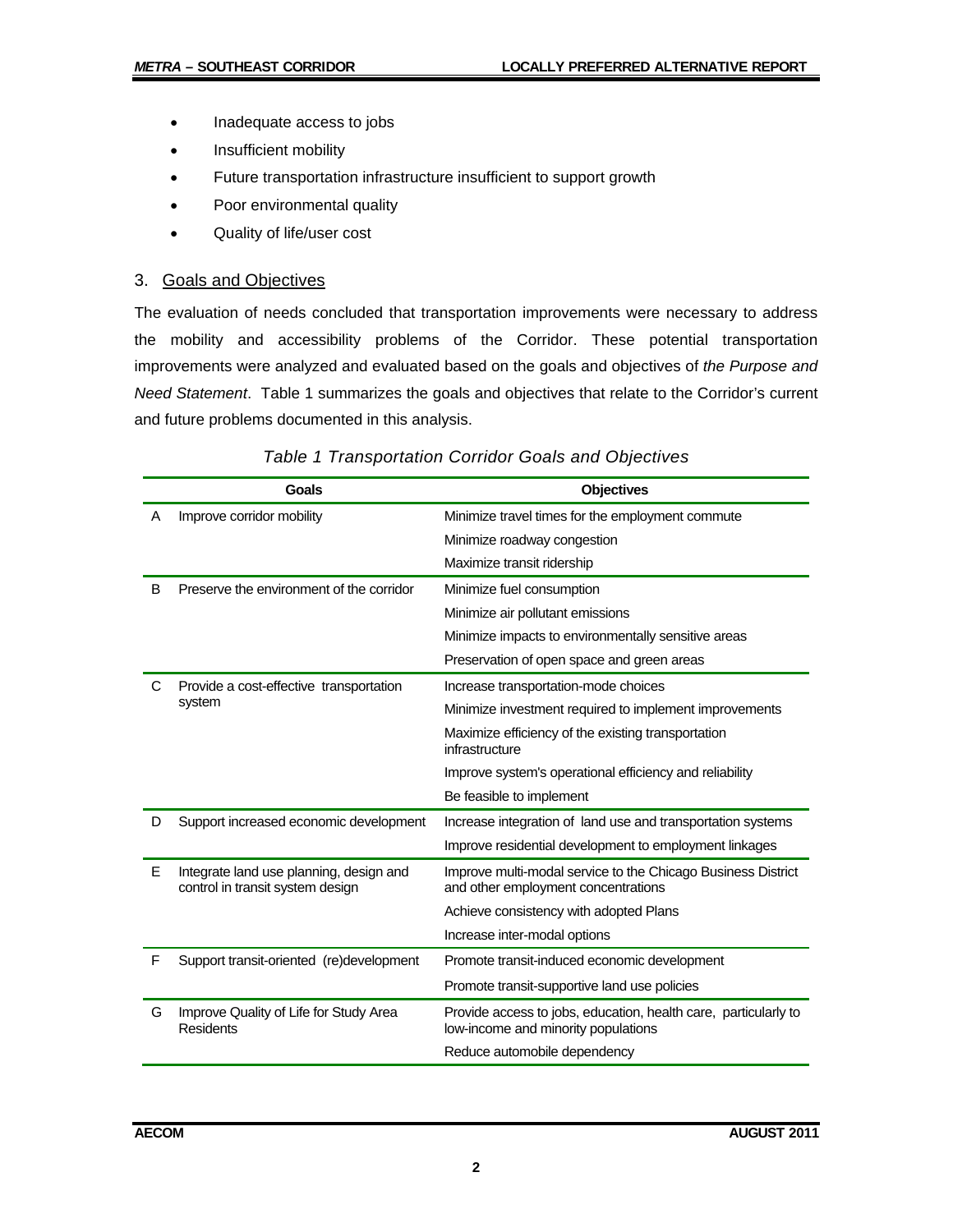#### 4. Evaluation Methodology

The Evaluation Methodology Report (Document 4) provides a detailed description of the screening process used in the evaluation of potential transportation alternatives for meeting the goals and objectives of the study corridor. The methodology consisted of three systematic screening levels. As the screening process advanced, the evaluation criteria changed from being general and broad to being detailed and specific. Figure 2 illustrates the evaluation methodology.





The evaluation was an iterative process where an increasingly detailed set of evaluation criteria were applied to a decreasing set of alternatives. As part of this Alternatives Analysis, a two-part initial screening was conducted followed by the detailed evaluation that resulted in a recommendation for an LPA.

- **Initial Screening, Part I** The purpose of the initial screening was to evaluate the full range of alternative modes at a conceptual level, identifying those alternatives with the greatest potential to address the purpose and need of the study. At this stage of analysis, the alternatives were only defined in general terms; therefore, it was not possible to evaluate them with great precision. The screening criteria measured the effectiveness of the alternatives in terms of either qualitative assessments or order-of-magnitude quantities.
- **Initial Screening Part II** Conceptual alternatives were developed for each alternative mode remaining from Part I. These conceptual alternatives were then evaluated to determine their relative ability to increase capacity, reduce travel times, reduce operating costs, minimize capital costs, and minimize negative environmental impacts. At the conclusion of Part II, a reduced set of conceptual alternatives that included alternative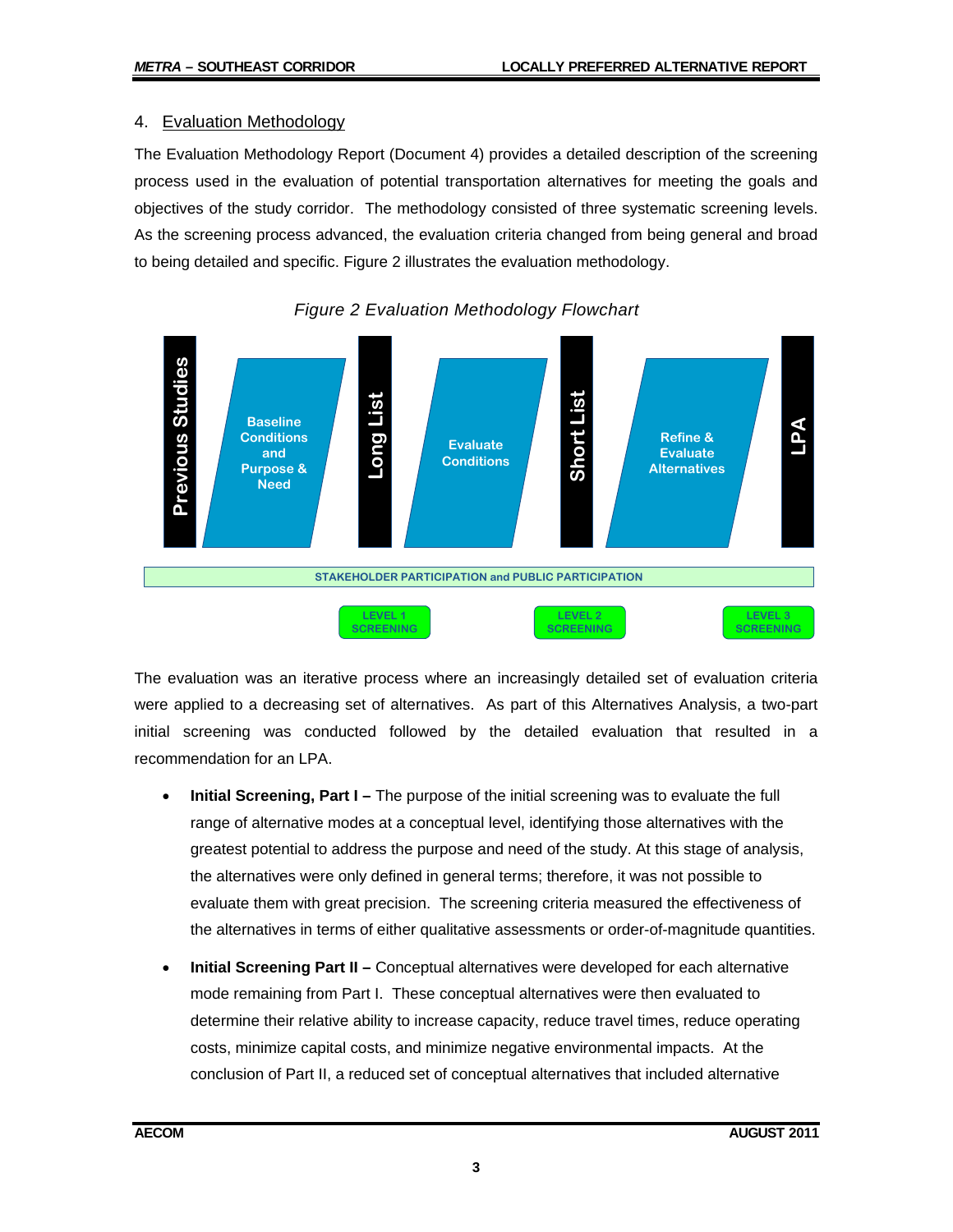modes as well as alignments was recommended for further refinement and ultimately, development into detailed alternatives.

 **Detailed Screening –** The purpose of the detailed screening was to provide sufficient information on each alternative to allow local decision makers to select an LPA. Issues raised by the results of the initial screening (costs, operating assumptions, etc.) were examined further and used to define a set of conceptual alternatives prior to beginning the detailed screening. This allowed more detailed assessments of operating assumptions, ridership potential, costs, and environmental impacts. As part of the detailed screening, the regional travel demand model was used to provide initial estimates of ridership.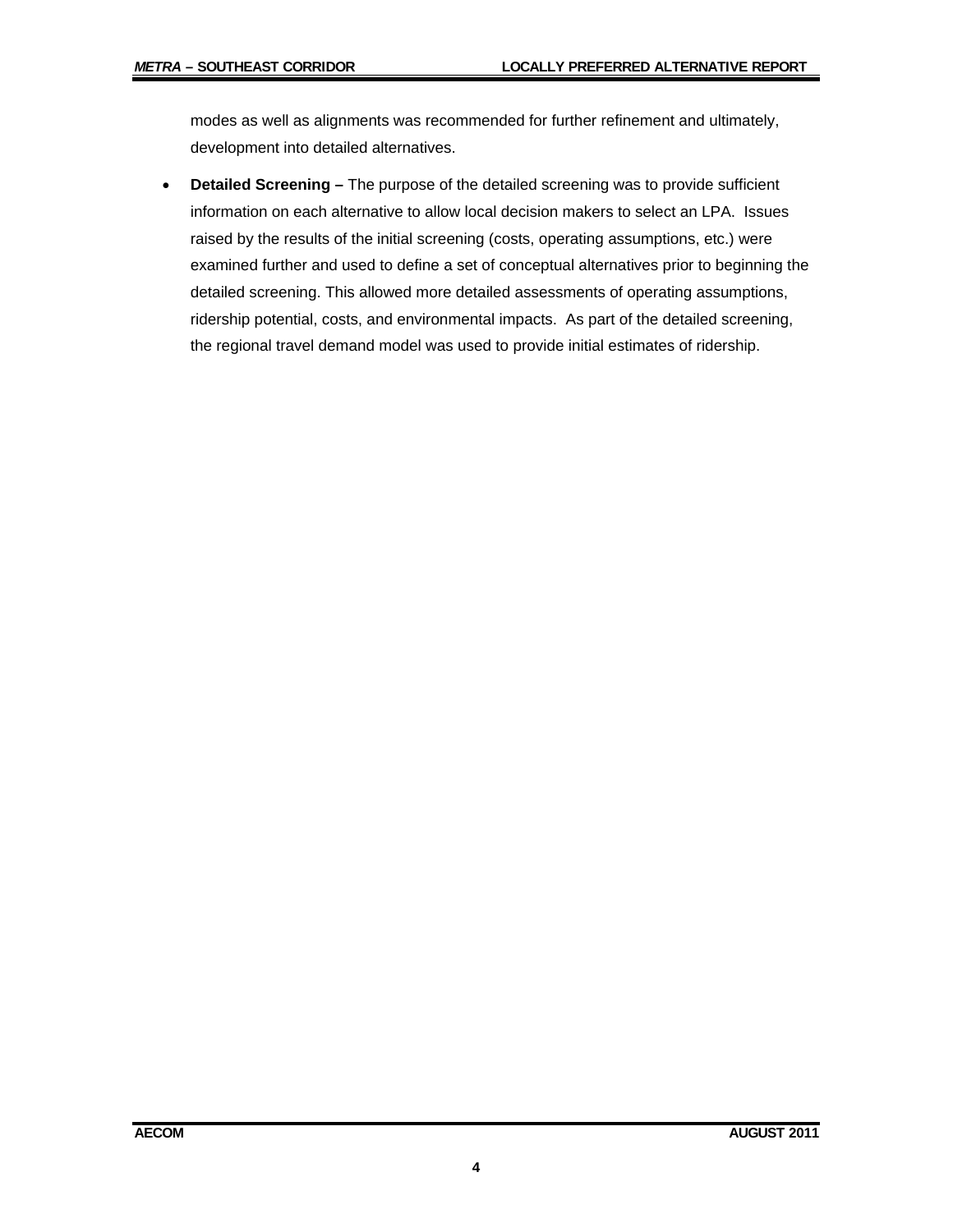#### **II. SUMMARY OF ALTERNATIVES ANALYSIS**

The Alternatives Analysis began with a wide range of alternatives including the full range of transit modes and a variety of routing options. The three-level screening process reduced this wide range of alternatives down to the Locally Preferred Alternative of the SouthEast Service Commuter Rail Alternative. All levels of the screening process solicited input from the general public and the various advisory committees related to the Southeast Transportation Corridor.

#### **A. INITIAL SCREENING, PART I**

The first level of screening evaluated the potential of all possible transit modes and technologies on their general ability to address the accessibility and mobility issues in the Corridor. The transit modes and technologies evaluated are described in detail in the report *Initial Alternatives, Part I: Modes and Technologies* (Document 3). The results of the first level of screening are summarized in Table 2 and described in detail in *Initial Alternatives, Part I Screening and Part II: Conceptual Design* (Document 5). The results of the first level of screening identified three modes as potential transportation alternatives that could best meet the goals, objectives and needs of the Corridor; Commuter Express Bus, Commuter Rail, and Bus Rapid Transit (BRT).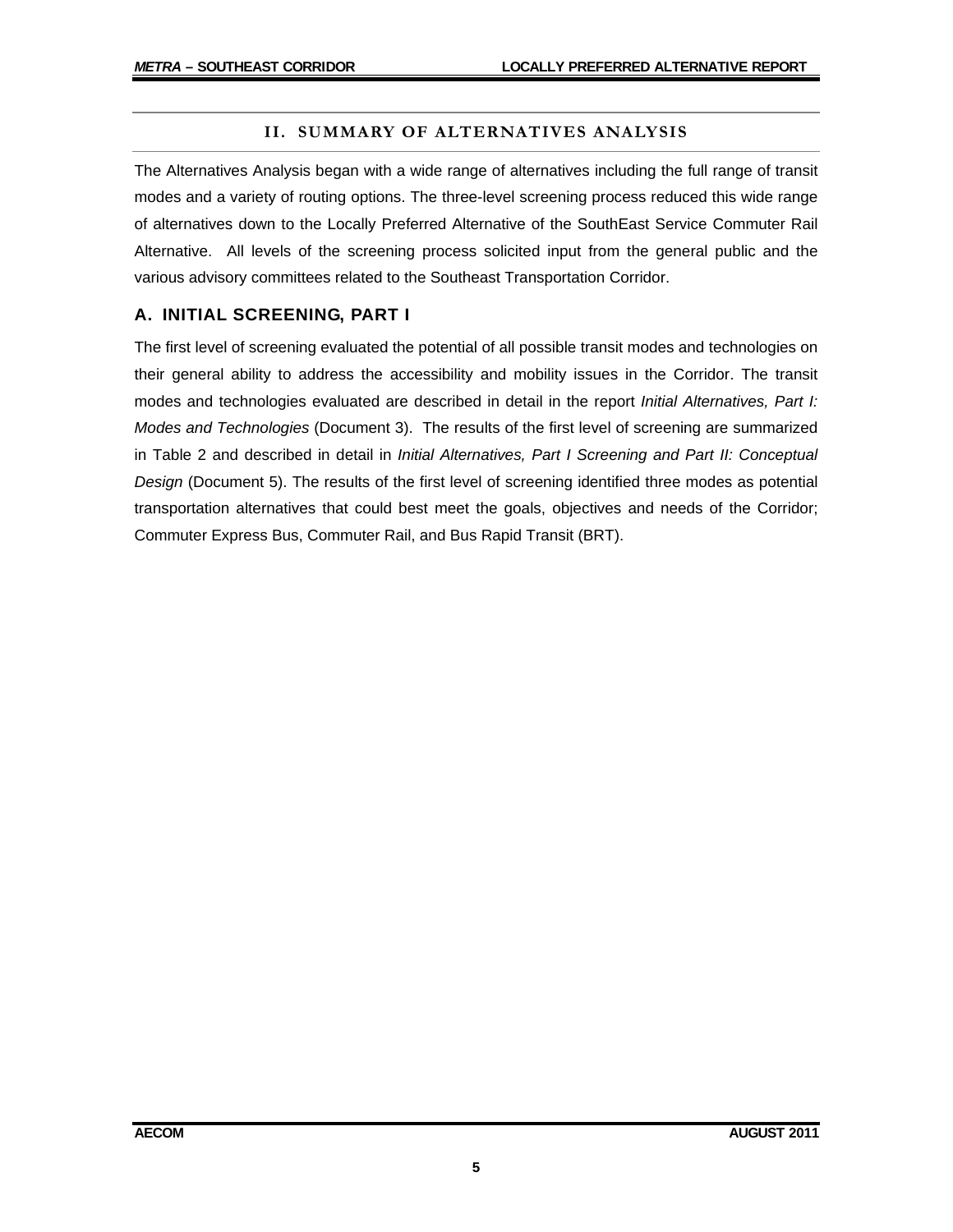| Mode &<br>Technologies                                         | General Service<br>Characteristics          | Order of Magnitude<br>of Capital Cos | Requirements in<br>Study Corridor<br>Right-of-Way | the Study Corridor<br>Integration within<br>Suburban | <b>Technical Maturity</b> | Procurement<br>Competitive | Compatibility within<br>the Study Corridor<br>Technical | Institutional Issues<br>Study<br>within the<br>Corridor | Carry Forward |
|----------------------------------------------------------------|---------------------------------------------|--------------------------------------|---------------------------------------------------|------------------------------------------------------|---------------------------|----------------------------|---------------------------------------------------------|---------------------------------------------------------|---------------|
| Local Bus                                                      | $\bigcirc$                                  | ◕                                    |                                                   | $\mathbf 0$                                          | ◕                         | 4                          |                                                         | 4                                                       | Yes           |
| Commuter<br><b>Bus</b>                                         | $\bigcirc$                                  | ▲                                    |                                                   | $\mathbf 0$                                          | $\mathbf \Omega$          | ▲                          | Q                                                       | ▲                                                       | Yes           |
| <b>Bus Rapid</b><br>Transit                                    | ◕                                           | ◕                                    | $\mathbf 0$                                       | ◕                                                    | △                         | ◕                          | 4                                                       |                                                         | Yes           |
| Streetcar                                                      | $\bigcirc$                                  | $\bigodot$                           | $\mathbf 0$                                       | △                                                    | ◠                         | $\mathbf 0$                | $\bigodot$                                              | ◔                                                       | <b>No</b>     |
| Light Rail<br>Transit                                          | ≃                                           | $\bigodot$                           | O                                                 |                                                      |                           | △                          | $\bigodot$                                              | ◔                                                       | <b>No</b>     |
| Heavy Rail<br>Transit                                          | ◔                                           | O                                    | O                                                 | O                                                    |                           | 4                          |                                                         | 4                                                       | <b>No</b>     |
| Commuter<br>Rail                                               |                                             | $\mathbf 0$                          | ▲                                                 |                                                      | $\mathbf \Omega$          | $\bullet$                  |                                                         |                                                         | Yes           |
| <b>Intercity Rail</b>                                          | $\bigcirc$                                  | ◕                                    |                                                   | ◯                                                    | 4                         | ◕                          |                                                         | ◔                                                       | <b>No</b>     |
| <b>High Speed</b><br>Rail                                      | O                                           | $\left(\right)$                      | ◯                                                 | $\left(\begin{array}{c} 1 \end{array}\right)$        |                           |                            |                                                         | $\bigcirc$                                              | <b>No</b>     |
| Magnetic<br>Levitation                                         | O                                           | O                                    | C                                                 | $\bigcirc$                                           | $\bigcirc$                | $\bigcirc$                 | O                                                       | $\bigcirc$                                              | <b>No</b>     |
| Low<br>Performance<br>Automated<br>Guideway<br>Transit         | $\left(\begin{array}{c} \end{array}\right)$ | ◑                                    |                                                   | ◑                                                    |                           |                            | ◔                                                       | O                                                       | <b>No</b>     |
| <b>High</b><br>Performance<br>Automated<br>Guideway<br>Transit | $\mathbf 0$                                 | ◑                                    |                                                   |                                                      |                           | ◑                          | ◑                                                       | ◔                                                       | No            |
| Personal<br>Rapid Transit                                      | О                                           | $\bigcirc$                           | $\bullet$                                         | $\bigcirc$                                           | $\bigcirc$                | $\bigcirc$                 | $\bigcirc$                                              | $\bigcirc$                                              | <b>No</b>     |
| <b>LEGEND:</b>                                                 | <b>Very</b><br>Poor                         |                                      | Poor                                              | ◔                                                    | $\bullet$<br>Fair         | Good                       |                                                         | Very<br>Good                                            |               |

*Table 2 Level One Screening Results*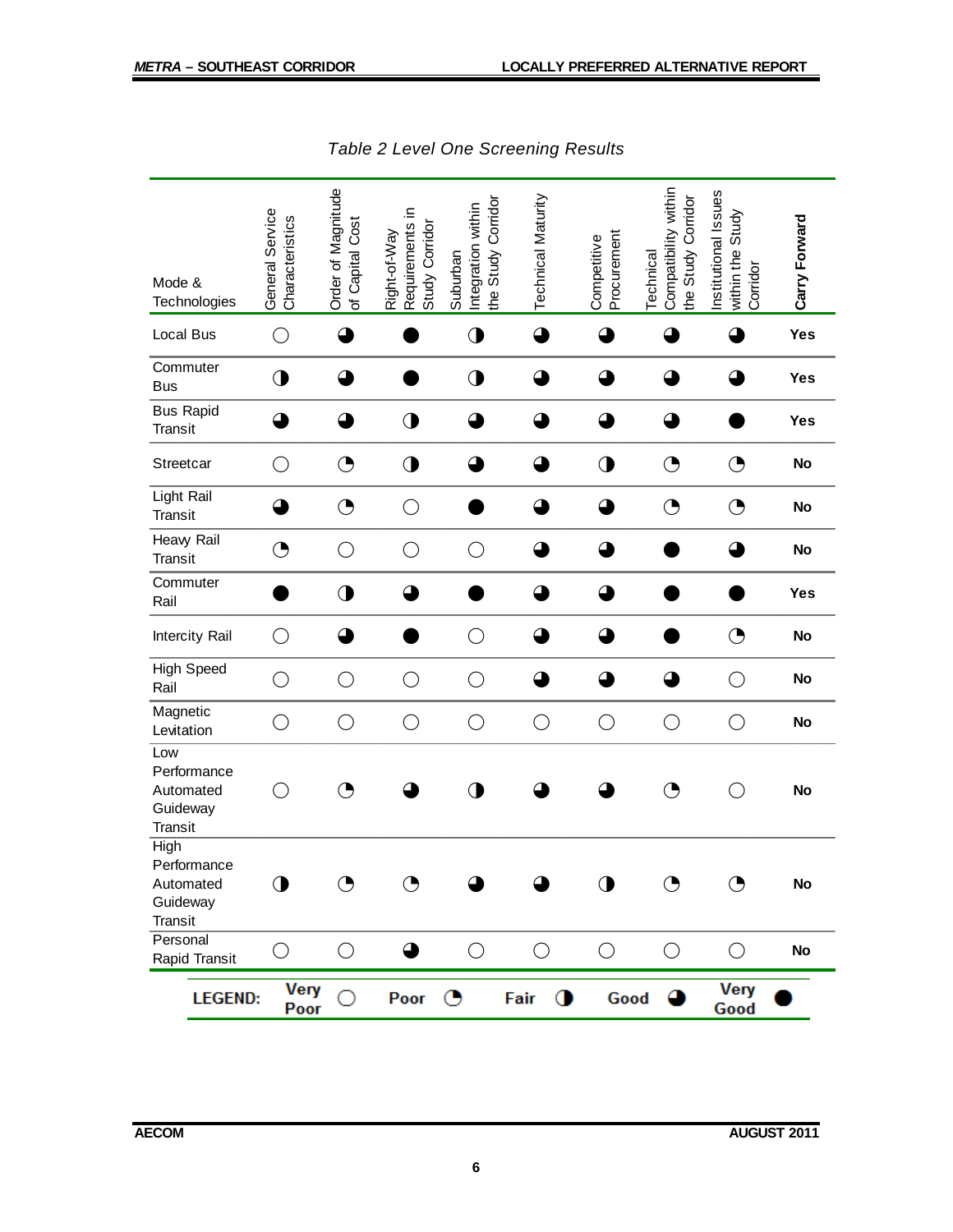#### **B. DEFINITION AND SCREENING OF INITIAL ALTERNATIVES, PART II**

Based on the transit modes remaining after the first level of screening, five conceptual alternatives were defined; including two for commuter express bus, two for bus rapid transit and one for commuter rail. In accordance with FTA New Starts guidelines, an additional alternative, the No-Build, was defined, and one of the commuter express bus conceptual alternatives was defined as the Transportation System Management (TSM) Alternative. In addition, one of the BRT conceptual alternatives was defined with three different terminal options. A brief description of each conceptual alternative is given below, and detailed descriptions can be found in *Initial Alternatives, Part I Screening and Part II: Conceptual Design* (Document 5).

*No-Build Alternative:* This alternative incorporates the existing transportation system in the Southeast Transportation Corridor with the transportation projects listed in the adopted Regional Transportation Plan that are either committed, or are included in the State Transportation Improvement Program (TIP).

*TSM Alternative:* This alternative proposes establishing new commuter express bus services from the Southeast Transportation Corridor communities to Downtown Chicago.

*Build Alternative 1 – Bus Rapid Transit (BRT):* This alternative proposes the implementation of BRT service in the shoulder lanes on Illinois 394 and the Bishop Ford Freeway/I-94 starting near the Balmoral Park Race Track in Crete. Three options featuring different northern terminals were developed.

*Option A:* This BRT option's northern terminal is on the south side of the City of Chicago at the 115<sup>th</sup> Street/Kensington Station, served by the Metra Electric District (MED) and the South Shore Line (SS).

**Option B:** This BRT terminates on the north at the CTA Red Line 95<sup>th</sup> Street Station in Chicago, which is also served by many CTA and Pace bus routes. Alternative termini to the 95<sup>th</sup> Street Station include the existing CTA Red Line station at  $87<sup>th</sup>$  Street and the proposed CTA Red Line station at 130<sup>th</sup> Street station.

*Option C:* This BRT option terminates on the north in Downtown Chicago, adjacent to Metra's LaSalle Street Station. From where the Bishop Ford Freeway joins the Dan Ryan Expressway, at approximately  $95<sup>th</sup>$  Street, to close to Downtown Chicago, the BRT would operate in mixed-traffic on the Dan Ryan Expressway.

*Build Alternative 2 – Bus Rapid Transit:* This alternative proposes BRT service operating primarily in the UP/CSX rail right-of-way between Balmoral Park and the 115<sup>th</sup> Street/Kensington Station served by the MED and SS commuter rail lines.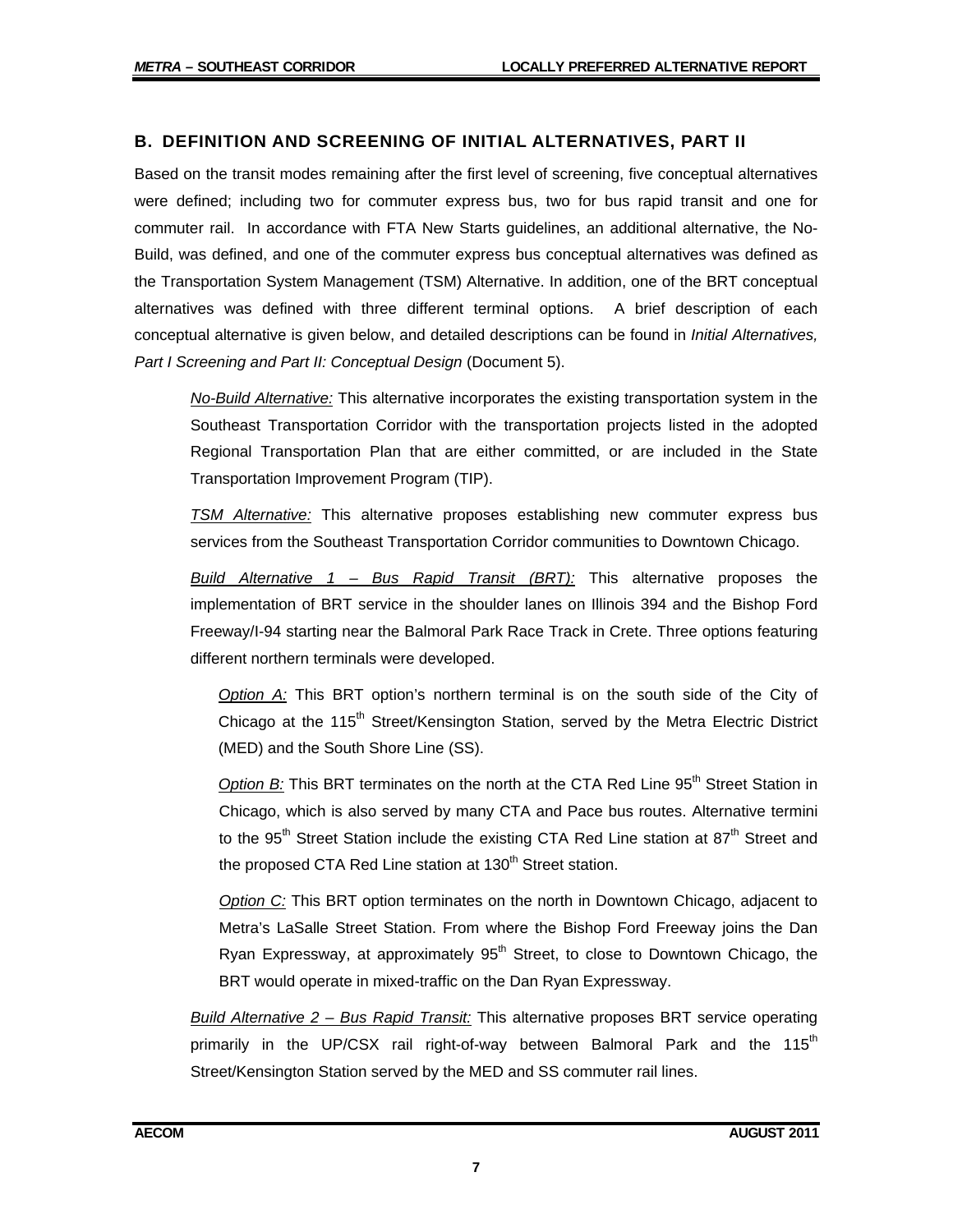*Build Alternative 3 – Enhanced Express Bus:* This alternative proposes BRT service along Halsted Street/Illinois Route 1 between Balmoral Park and the 115<sup>th</sup> Street/Kensington Station served by the MED and SS. The planned implementation of Traffic Signal Priority (TSP) technology along Illinois Route 1 would be extended to cover the entire length of the route.

*Build Alternative 4 – Commuter Rail:* This alternative proposes new commuter rail service between Downtown Chicago and Balmoral Park using portions of four existing rail rights-ofway, including Metra's Rock Island District (RID), the Chicago Rail Link (CRL), the Union Pacific (UP), and the jointly owned UP/CSX corridor.

These alternatives were evaluated using the second level of screening, as prescribed by the evaluation methodology. This level of screening included a series of geographic and socioeconomic performance measures to gauge the ability of each alternative to meet the project goals and objectives. The results of the second level of screening are summarized in Table 3 and described in detail in *Screening of Initial Alternatives, Part II* (Document 6). The results of the second level of screening identified three conceptual alternatives, in addition to the No-Build Alternative, as having the best potential to address the needs of the corridor while meeting the project goals and objectives:

- 1. TSM,
- 2. Build Alternative 1 Option C (BRT), and
- 3. Build Alternative 4 (Commuter Rail).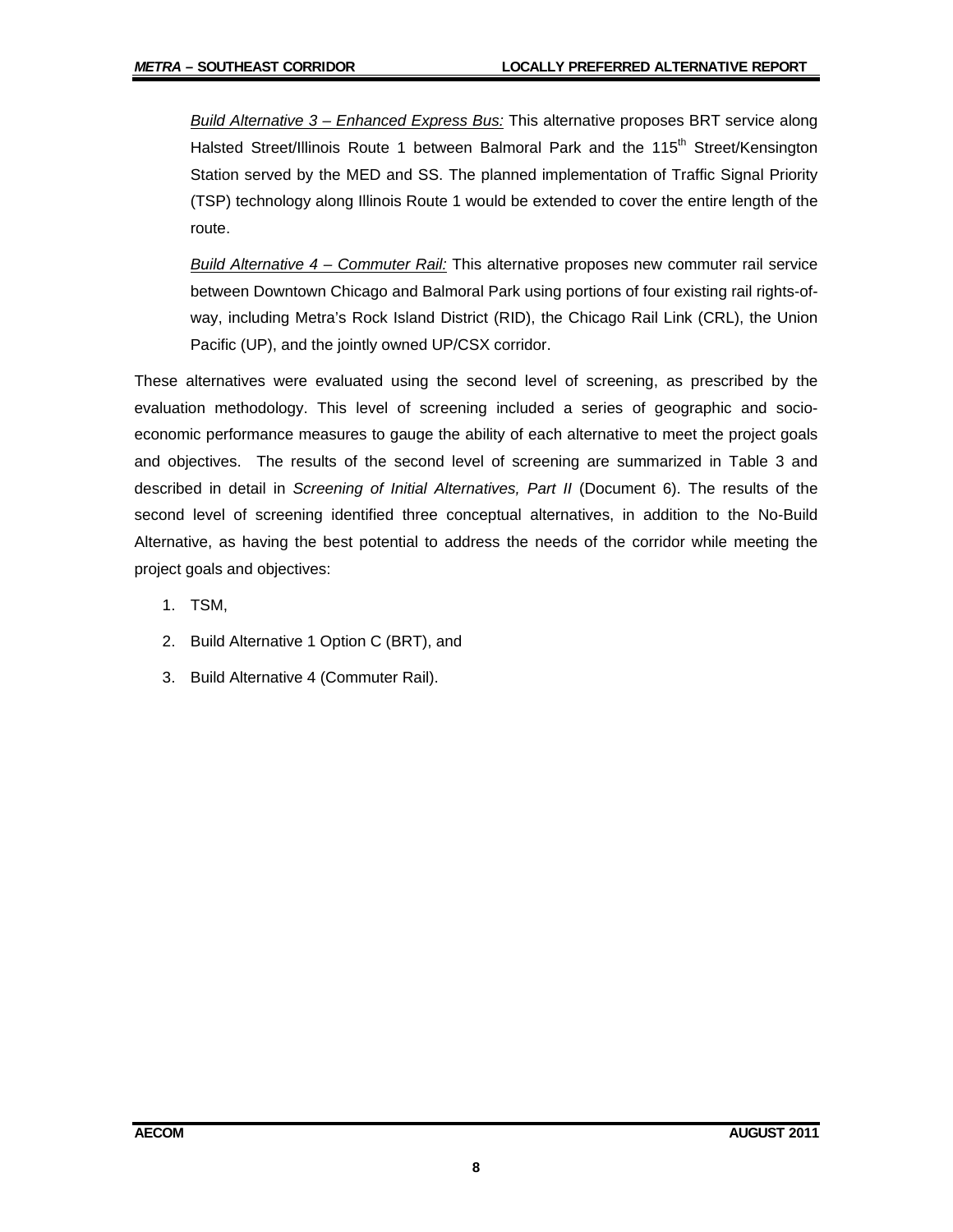|                                                                          | 1A           | 1B | 1C | 2              | 3 | 4 |
|--------------------------------------------------------------------------|--------------|----|----|----------------|---|---|
| Improve corridor mobility                                                |              |    |    |                |   |   |
| Selected zone to zone travel times in<br>minutes                         | O            |    |    |                |   |   |
| Preserve the environment of the corridor                                 |              |    |    |                |   |   |
| Sensitive uses within 1/2 mile of the project                            |              |    |    |                |   |   |
| Support increased economic development                                   |              |    |    |                |   |   |
| Area of developed land within 2 miles of<br>boarding points              |              |    |    |                |   |   |
| Population growth within 2 miles of<br>boarding points                   |              |    |    |                |   |   |
| Future Employment within 1 miles of<br>boarding points                   |              |    |    |                |   |   |
| Access to CBD job center                                                 |              |    |    |                |   |   |
| Access to key destinations (miles)                                       |              |    |    |                |   |   |
| <b>Transfers Required to Access</b><br><b>Employment Centers</b>         |              |    |    |                |   |   |
| Access to other destinations                                             |              |    |    |                |   |   |
| Access to key destinations (miles)                                       |              |    |    |                |   |   |
| <b>Transfers Required to Access</b><br><b>Employment Centers</b>         |              |    |    | Э              |   |   |
| Integrate land-use planning, design and control in transit system design |              |    |    |                |   |   |
| Conformity with Regional Plans                                           |              |    |    | $\blacksquare$ |   |   |
| Support transit- development                                             |              |    |    |                |   |   |
| Population increase                                                      |              |    |    |                |   |   |
| Jobs increase                                                            |              |    |    |                |   |   |
| <b>Improve Quality of Life for Study Area Residents</b>                  |              |    |    |                |   |   |
| Jobs in 2000                                                             |              |    |    |                |   |   |
| Jobs in 2030                                                             |              |    |    |                |   |   |
| Population 2000                                                          |              |    |    |                |   |   |
| Population 2030                                                          |              |    |    |                |   |   |
| Low income household                                                     |              | O  |    |                |   |   |
| Zero Auto Household                                                      | $\mathbf{C}$ | O  | O  |                |   |   |
| <b>Implementation Feasibility</b>                                        |              |    | O  | O              |   |   |

|  |  | Table 3 Level 2 Build Alternative Screening Results |
|--|--|-----------------------------------------------------|
|--|--|-----------------------------------------------------|

Highest performing: solid circle; middle performing: heavy circle; lowest performing: empty circle.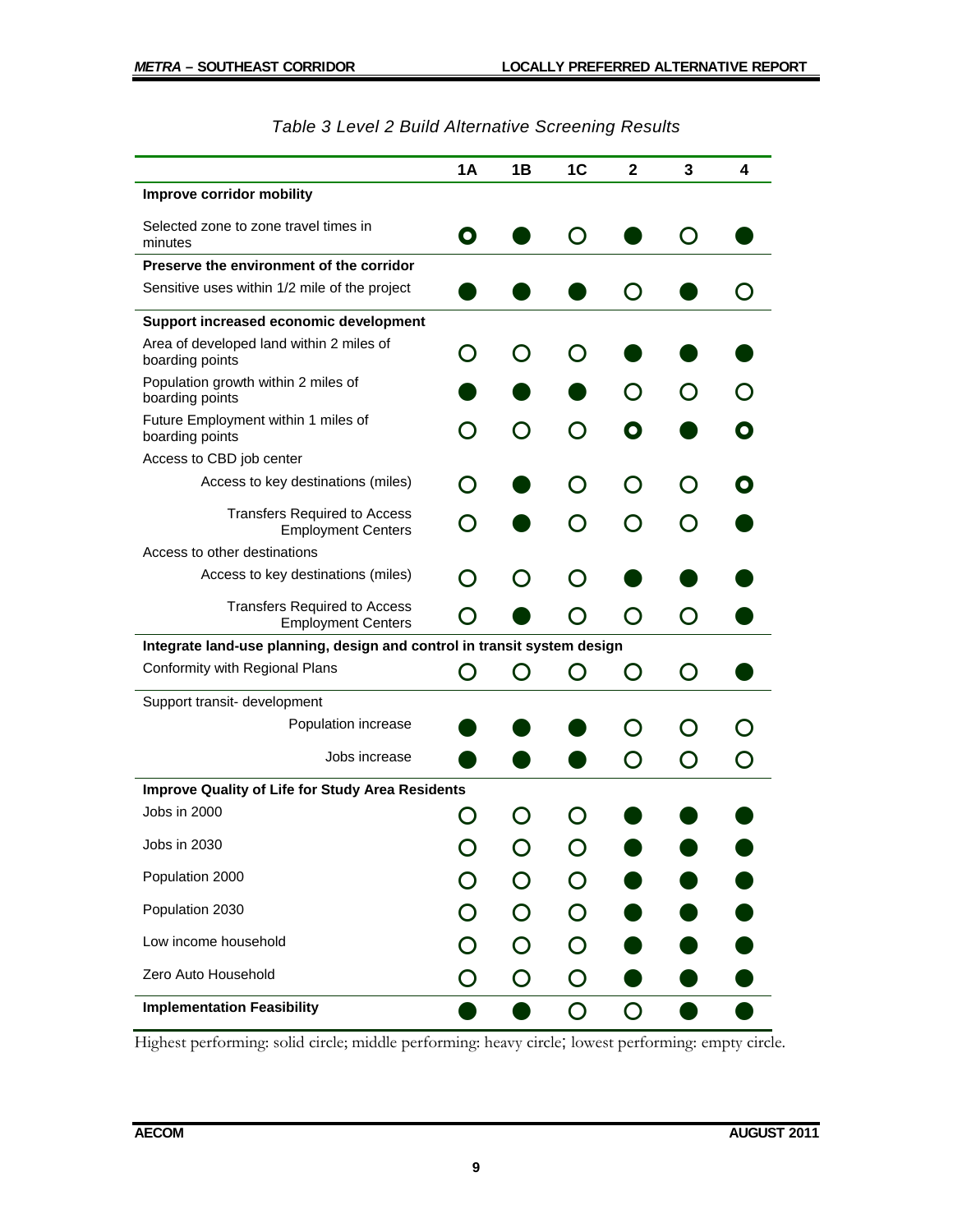#### **C. DEFINITION OF FEASIBLE ALTERNATIVES**

The four conceptual alternatives (i.e., No-Build, TSM and two build alternatives) that passed the second level of screening were defined in additional detail. Physical and operating characteristics such as alignments, schedules and station locations were developed for each alternative. Brief descriptions of the four feasible alternatives follow; more detailed descriptions are found in *Feasible Alternatives* (Document 7).

#### 1. No-Build Alternative

This alternative incorporates the existing transportation system in the Corridor with the transportation projects listed in the adopted 2030 Regional Transportation Plan for Northeastern Illinois<sup>1</sup> that are either committed to or included in the State TIP. Some of the major projects included in the No-Build Alternative are the Dan Ryan Expressway reconstruction (completed in 2008), expansion of the I-80/I-94 Expressway, implementation of Transit Signal Priority (TSP) on Halsted Street and 159th Street, Metra Rock Island District (RID) 35th Street Station (under construction), and the extension of the Metra Electric District (MED) to Peotone. An intermodal transfer facility was under construction on the west side of the Metra RID LaSalle Street Station as of fall 2010, and is treated as part of the No-Build. In addition, the Chicago Region Environmental and Transportation Efficiency Program (CREATE) is advancing several infrastructure projects that affect the north end of RID. These include the RID Englewood Flyover of the Norfolk Southern (NS) and Amtrak at 63rd Street in Chicago, a connection between Metra's SouthWest Service (SWS) to the RID at 75th Street in Chicago, a new third main on the RID north of 51st Street, and expanded capacity of the RID 47th Street Maintenance Facility.

#### 2. Transportation System Management Alternative (TSM)

The TSM alternative builds upon the No-Build Alternative with transportation improvements that have low capital costs. The TSM Alternative for the Corridor includes the addition of express commuter bus service between Balmoral Park Race Track and the Chicago Central Area, serving 12 commuter express bus stops. The proposed route would operate partly in mixed traffic along arterial roadways with limited stops and in mixed traffic along limited-access highways with no stops. The limited-stop arterial portion of the alignment will be between Balmoral Park and the Village of Dolton and in Chicago between  $35<sup>th</sup>$  Street and the Central Area. The limited-access highway portion will be along the Dan Ryan Expressway/Bishop Ford Freeway (I-94), between Dolton and  $35<sup>th</sup>$  Street. In addition to the express commuter bus service, the TSM Alternative includes an expanded network of local buses to connect with the express bus service.

 $\overline{a}$ 

<sup>&</sup>lt;sup>1</sup> CMAP, Updated 2030 Regional Transportation Plan for Northeastern Illinois, October 2008.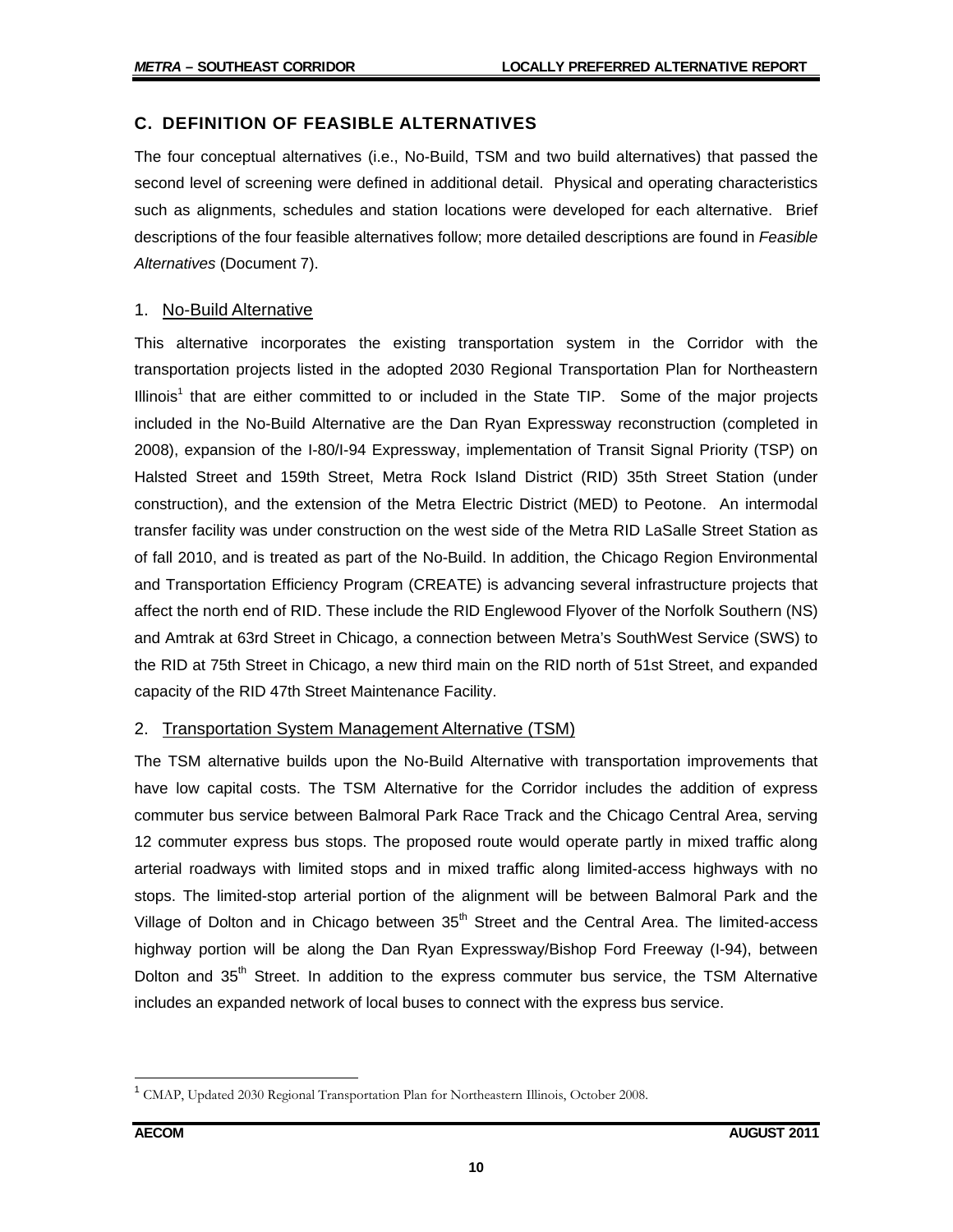## 3. Commuter Rail Alternative (Build Alternative 4 in Level 2)

The Commuter Rail Alternative proposes the implementation of a new commuter rail service, called the SouthEast Service (SES), between the Chicago Central Area and the Balmoral Park Race Track, serving the south side of Chicago and the south suburbs. The proposed alignment would extend 33.2 miles south from LaSalle Street Station to a terminal near Balmoral Park in Will County, along the following four existing railroad rights-of-way (south to north):

- Joint Union Pacific/CSX Transportation freight corridor from Balmoral Park to Dolton Junction
- Union Pacific (UP) from Dolton Junction to Oakdale Junction
- Chicago Rail Link (CRL) from Oakdale Junction to Gresham Interlocking
- Metra Rock Island District (RID) from Gresham Interlocking to LaSalle Street **Station**

SES will feature thirteen stations along the 33.2-mile alignment, including ten new stations and three existing stations. The three existing stations are on the RID, within the City of Chicago. In addition, the Commuter Rail Alternative includes an expanded network of new local/feeder bus routes and modifications to existing fixed-route services to connect with the SES. New feeder bus service would likely be operated by Pace; modifications to existing bus services involves both Pace and CTA.

#### 4. Bus Rapid Transit Alternative (Build Alternative 1, Option C in Level 2)

The Bus Rapid Transit Alternative proposes the implementation of new BRT service between Balmoral Park Race Track and the Chicago Central Area, serving the south side of Chicago and the south suburbs. The proposed alignment would extend north from a terminal near Balmoral Park Race Track along the Bishop Ford Freeway (I-94/IL 394)/Dan Ryan Expressway corridor to LaSalle Street Station. The BRT would operate in bus-only, right-hand shoulder lanes on the Bishop Ford Freeway/IL 394 and then in mixed-traffic on the Dan Ryan Expressway.

# **D. DETAILED FINAL SCREENING**

The intent of the detailed screening was to provide sufficient information on each alternative to inform local decision-makers in selecting an LPA. Issues raised by the results of the initial screening (costs, operating assumptions, etc.) were examined further and used to define a set of conceptual alternatives prior to beginning the detailed screening. This allowed a finer-grained assessment of operating assumptions, ridership potential, costs, and environmental impacts. As part of the detailed screening, the Chicago New Starts travel demand model was used to provide initial estimates of ridership and traffic impacts.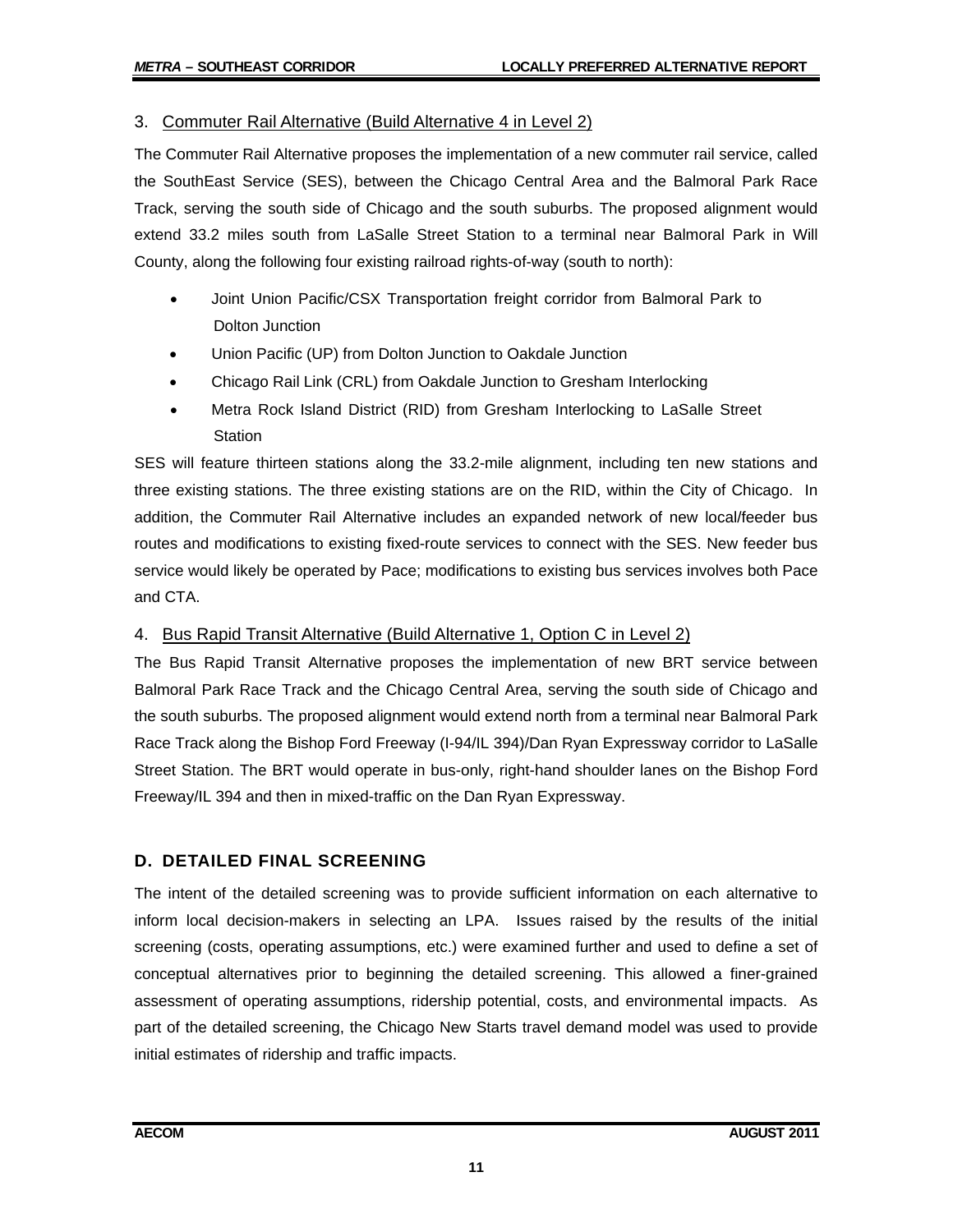Once the feasible alternatives were defined, they were evaluated using the third and final level of screening, as prescribed in the evaluation methodology. This involved evaluating the three feasible alternatives using measures of performance that best assess the ability of each alternative to meet the goals and objectives of the Corridor. Detailed analyses of the third level of screening are found in *Screening of Feasible Alternatives* (Document 8).

The overall alternative ratings were derived by assigning numeric values to each goal rating, where High=5, Med-Low=4, Medium=3, Med-Low=2 and Low=1. A numerical average was computed for each alternative, which was used to determine the summary ratings based on breakpoints between the five levels (e.g., Medium  $= 2.50-3.49$ ). The ratings for each goal and the overall (average) ratings are shown on Table 4.

The results for Table 4 reveal that commuter rail rated highest among the three alternatives, achieving an overall rating of Medium-High and High on five of seven goals. TSM and BRT both rated overall at the Medium level, although the numeric average for TSM was higher than for BRT.

|    | Goal                                                                                     | <b>TSM</b>               | <b>CRT</b>     | BRT          |
|----|------------------------------------------------------------------------------------------|--------------------------|----------------|--------------|
| А. | <b>Improve Corridor Mobility</b>                                                         | Med-Low (2)              | High $(5)$     | Medium (3)   |
| В. | Preserve the Environment<br>of the Corridor                                              | Med-High (4)             | Medium (3)     | Medium (3)   |
| C. | Provide a Cost-Effective<br><b>Transportation System</b>                                 | Med-High (4)             | Medium (3)     | Med-Low (2)  |
| D. | Support Increased<br>Economic Development                                                | Medium (3)               | Med-High (4)   | Med-Low (2)  |
| Е. | Integrate Land Use<br>Planning, Design and<br><b>Control in Transit System</b><br>Design | Medium (3)               | High $(5)$     | Med-Low (2)  |
| F. | <b>Support Transit-Oriented</b><br>Development                                           | High $(5)$               | High(5)        | Medium (3)   |
| G. | Improve Quality of Life for<br><b>Study Area Residents</b>                               | Medium (3)<br>High $(5)$ |                | Medium (3)   |
|    | Overall (Average) Rating                                                                 | Medium (3.4)             | Med-High (4.3) | Medium (2.6) |

*Table 4 Screening Summary*  (Ratings based on numeric assignments, where High=5, Low=1)

Since the ultimate aim of this effort is to secure capital funding through the FTA's New Starts program to implement the recommended LPA project, it is important to know that the selected alternative achieved the highest performance on the locally-developed measures used in the competitive FTA New Starts selection process. All of these indicators were included in evaluating the feasible alternatives in this Level 3 screening process. However, due to the emphasis placed on cost-effectiveness in the New Starts rating process, it can be important to use the same method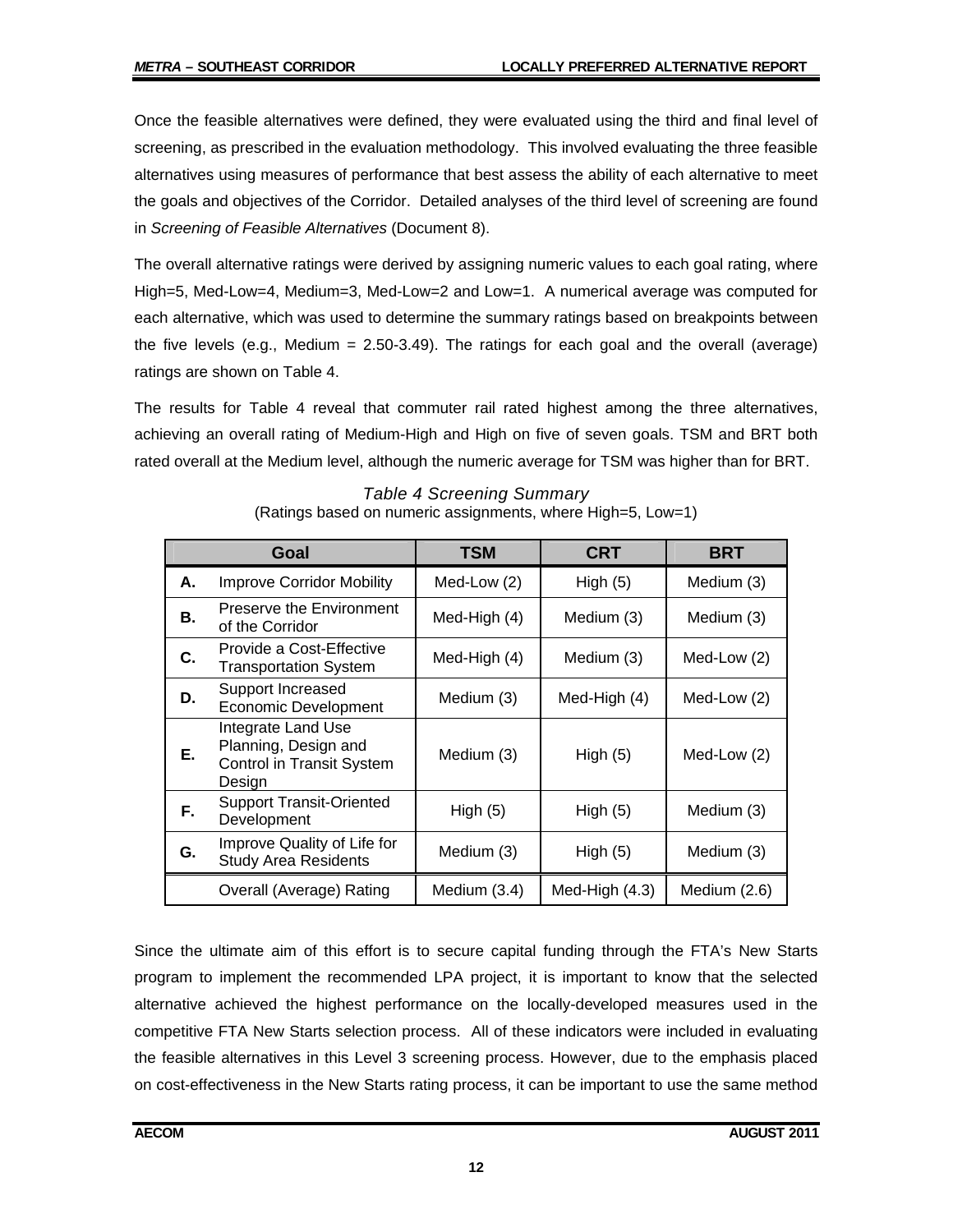of calculation as is used by the FTA. Table 5 presents the FTA cost-effectiveness indicator for the two build alternatives (i.e., CRT and BRT) and their anticipated cost-effectiveness ratings. The New Starts evaluation process compares build alternatives to the baseline, which for the Southeast Corridor Alternatives Analysis is the TSM. Some data for the TSM is shown in Table 5, although the measure of cost-effectiveness is not, since a comparison with itself would not have meaning. It is clear that the CRT alternative performed significantly better than BRT due to transportation benefits being higher by over 20-fold. It is important to note that the cost-effectiveness criterion is one of many factors used by FTA in evaluating New Starts projects, and a comparatively low rating in cost-effectiveness could be offset by high ratings in other criteria.

|                                                             | <b>TSM</b> | <b>CRT</b> | <b>BRT</b> |
|-------------------------------------------------------------|------------|------------|------------|
| Average Weekday User Benefit (hours)                        | n/a        | 5,240      | 240        |
| Average Weekday Riders (2030)                               | 3,200      | 18,700     | 4,100      |
| Annual User Benefits (hours)                                | n/a        | 1,310,000  | 60,000     |
| Annualized Capital Costs (2010\$)                           | \$4.2M     | \$54.5M    | \$22.9M    |
| Annual Operating Costs (2010\$)                             | \$7.6M     | \$28.2M    | \$12.1M    |
| Incremental Cost per Hour of User Benefit<br>Index (2010\$) | n/a        | \$54       | \$387      |
| <b>Overall Cost Effectiveness Rating</b>                    | n/a        | Low        | Low        |

*Table 5 FTA Cost-Effectiveness Indicators* 

Based on the results of the Level 3 screening process and the New Starts measures of costeffectiveness, the Commuter Rail Alternative was recommend as the LPA for the Corridor. This alternative surpassed both the TSM and BRT Alternatives in addressing the purpose and need of the study area through achieving the goals and objectives of this project. In addition, the Commuter Rail Alternative will be the more competitive in the FTA New Starts program.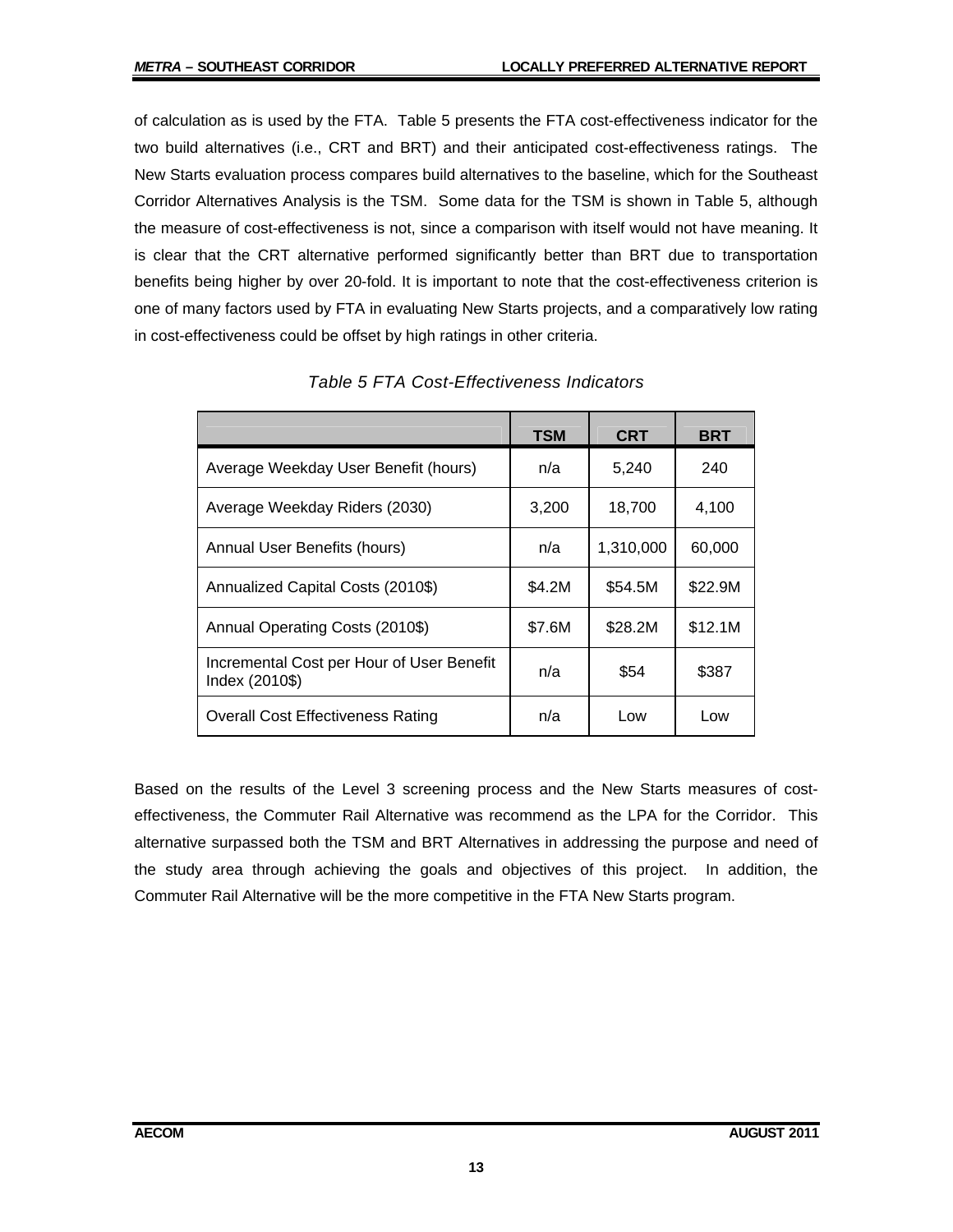## **III. PUBLIC INVOLVEMENT SUMMARY**

#### **A. STAKEHOLDER AND PUBLIC MEETINGS**

Public involvement took place throughout the Corridor Alternatives Analysis (AA) process from initial review of study area needs through review of the recommended LPA. Technical Advisory Committee (TAC) and public comments were incorporated at each step. Input at strategic points during the study was actively sought from targeted stakeholders including local government planners, the South Suburban Mayors and Managers Association (SSMMA) and the SouthEast Service Business Alliance.

Public involvement activities included the following meetings:

- Technical Advisory Committee Meeting #1 (February 27, 2006)
- Technical Advisory Committee Meeting #2 (June 27, 2006)
- First round of Public Information Meetings (July 26 and July 27, 2006)
- Village of Chicago Heights Station Siting Meeting (August 15, 2006)
- Village of South Chicago Heights Station Siting Meeting (August 16, 2006)
- Village of Thornton Station Siting Meeting (August 16, 2006)
- Village of Crete Station Siting Meeting (August 17, 2006)
- Village of South Holland Station Siting Meeting (August 17, 2006)
- Village of Steger Station Siting Meeting (August 17, 2006)
- Village of Dolton Station Siting Meeting (August 22, 2006)
- Village of Glenwood Station Siting Meeting (September 6, 2006)
- SouthEast Service Business Alliance and SSMMA Meeting (December 10, 2007)
- Other South Suburban Mayors and Managers Association meetings (various)
- Chicago Southland Economic Development Corporation (CSEDC) Quarterly Economic Development Forum (January 22, 2010)
- Southeast Commuter Rail Development Board (September 30, 2009 & March 31, 2010)
- Technical Advisory Committee Meeting #3 (August 24, 2010)
- Second round of Public Information Meetings (September 22 and 28, 2010)

Public feedback on the AA process that led to the proposed LPA occurred at meetings in the above list. In addition to meetings, the Metra SES website provided the latest study information including public meeting exhibits (http://metraconnects.metrarail.com/ses.php). The public was also able to submit comments via the project website.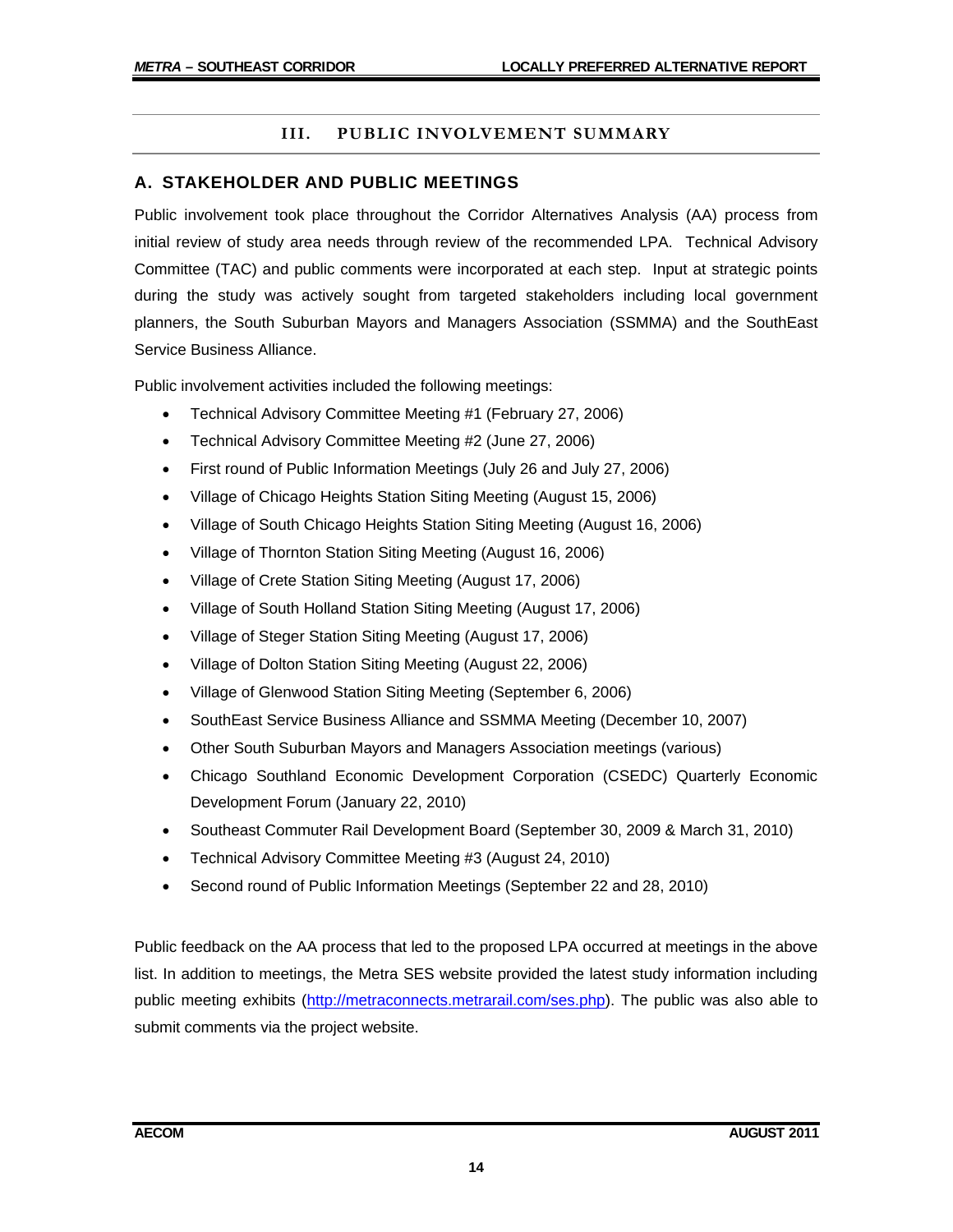Following each round of meetings, comments were received and incorporated into the alternatives under study. Input from agencies, elected officials and the public were vital in shaping the alternatives and gauging support for the LPA.

#### **B. SUMMARY OF PUBLIC REVIEW COMMENTS OF PROPOSED LPA**

Public information meetings on the initial slate of alternatives were held in 2006. A second round of public meetings on September 22 and 28, 2010 solicited feedback on the proposed LPA. Both rounds of public information meetings included a presentation of the study process, and the second round included the description of the LPA recommendation. Displays were available around the meeting rooms along with multiple Metra representatives to discuss and respond to questions specific to individual interests. Approximately 60 people attended the first round of public meetings; about 20 people attended the 2010 meetings. The second round of meetings generated four comments from the comment forms.

A summary of comments (verbal and written) made at the September 2010 public meetings follows:

- The majority of attendees who expressed their opinion favored the new commuter rail.
- Direct access to Sox Park is a great idea.
- The South Chicago Heights and Steger stations are too close together.
- Public notification of the meetings was poor.
- Metra should look to users of the system to fund and operate projects.
- SES duplicates Metra Electric District (MED) Service. A more cost-effective project would invest in MED.
- Station and parking control should be a Metra responsibility, not the local municipality.
- The proposed by-pass track around Yard Center comes very close to existing homes.
- Local auto traffic will be impacted by the rail service.
- Late evening service should be provided to accommodate shift workers.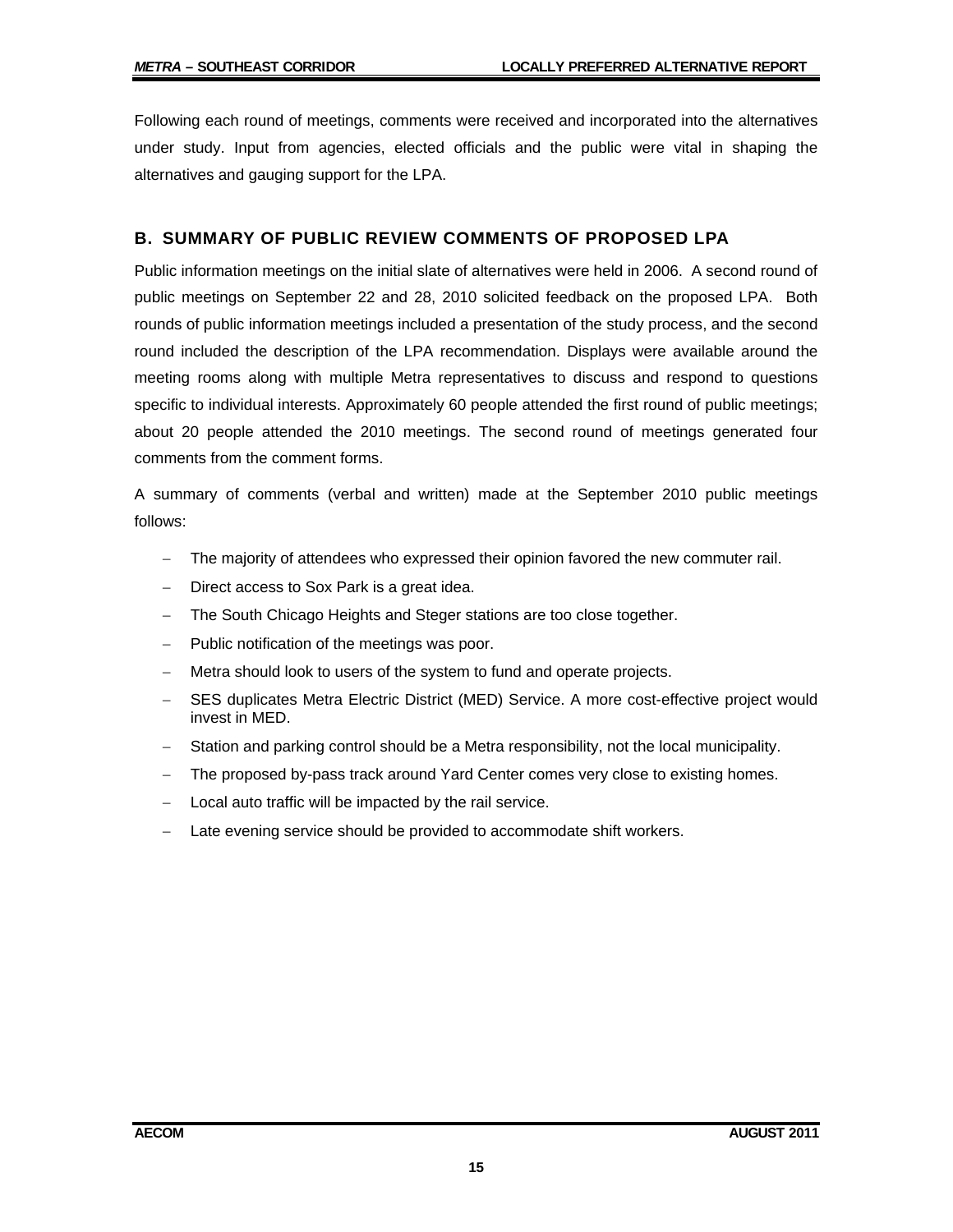#### **IV.LOCALLY PREFERRED ALTERNATIVE**

The results of the three-level screening process prescribed by the evaluation methodology recommended the Commuter Rail Alternative, known as the SouthEast Service (SES), as the LPA for the Southeast Transportation Corridor. Members of the Technical Advisory Committee (TAC) voiced their support for the selection of the SES as the LPA. The LPA, as described below, will be submitted to the FTA along with a request to proceed into the Preliminary Engineering phase of the New Starts process. This section provides a description of the general characteristics of the SES; Document 7, *Feasible Alternatives,* contains a more detailed description.

## **A. GENERAL DESCRIPTION**

The Commuter Rail Alternative features new commuter rail service in the Southeast Transportation Corridor using conventional commuter Metra rolling stock and an improved and expanded local bus network. The alignment of the commuter rail line, known as the SES, uses existing freight and commuter railroad rights-of-way south from the Chicago Central Area to a terminal station near Balmoral Park Race Track in the Village of Crete. The SES is 33.2 miles in length and serves thirteen stations in the City of Chicago and the south suburbs, which are listed on Table 6. Figure 3 illustrates the alignment, stations and connecting services.

| <b>Station</b>        | <b>Municipality</b>              | <b>Status</b>       | Miles to<br><b>LaSalle St.</b> | Fare<br>Zone |
|-----------------------|----------------------------------|---------------------|--------------------------------|--------------|
| <b>LaSalle Street</b> | City of Chicago                  | <b>Existing RID</b> | 0.0                            | A            |
| 35th Street           | City of Chicago                  | Existing RID*       | 3.1                            | A            |
| Gresham               | City of Chicago                  | <b>Existing RID</b> | 9.8                            | B            |
| 115th/Michigan        | City of Chicago                  | <b>New</b>          | 14.1                           | C            |
| Dolton                | Village of Dolton                | <b>New</b>          | 17.7                           | D            |
| South Holland         | Village of South Holland         | <b>New</b>          | 19.9                           | D            |
| Thornton              | Village of Thornton              | <b>New</b>          | 21.7                           | E            |
| Glenwood              | Village of Glenwood              | <b>New</b>          | 23.8                           | Е            |
| Chicago Heights       | City of Chicago Heights          | <b>New</b>          | 27.3                           | F            |
| South Chicago Heights | Village of South Chicago Heights | <b>New</b>          | 28.7                           | F            |
| Steger                | Village of Steger                | <b>New</b>          | 29.4                           | F            |
| Crete                 | Village of Crete                 | <b>New</b>          | 31.2                           | G            |
| <b>Balmoral Park</b>  | Unincorporated Will Co.          | <b>New</b>          | 33.2                           | G            |

# *Table 6 SES Stations*

\*In construction as of fall 2010.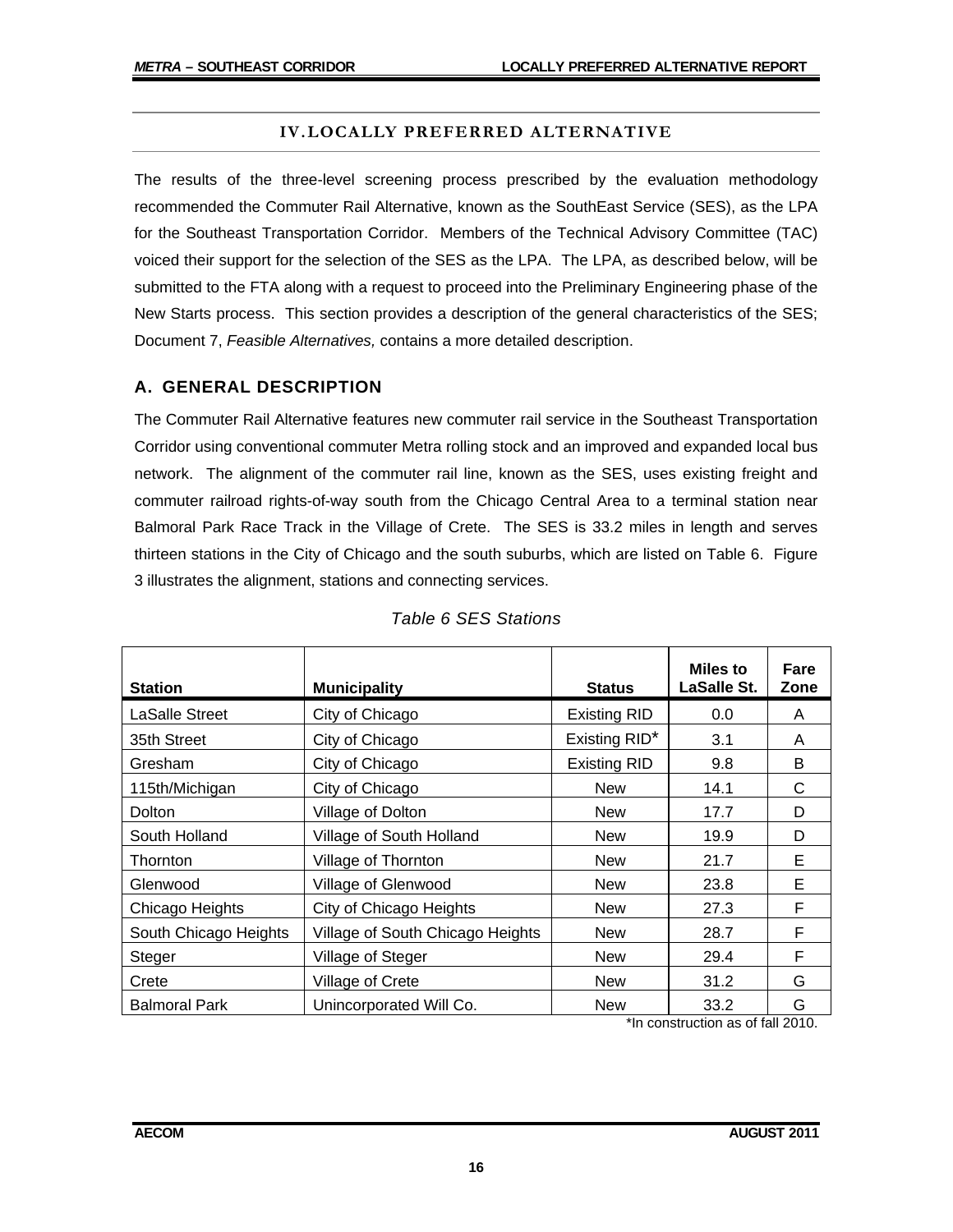

![](_page_20_Figure_3.jpeg)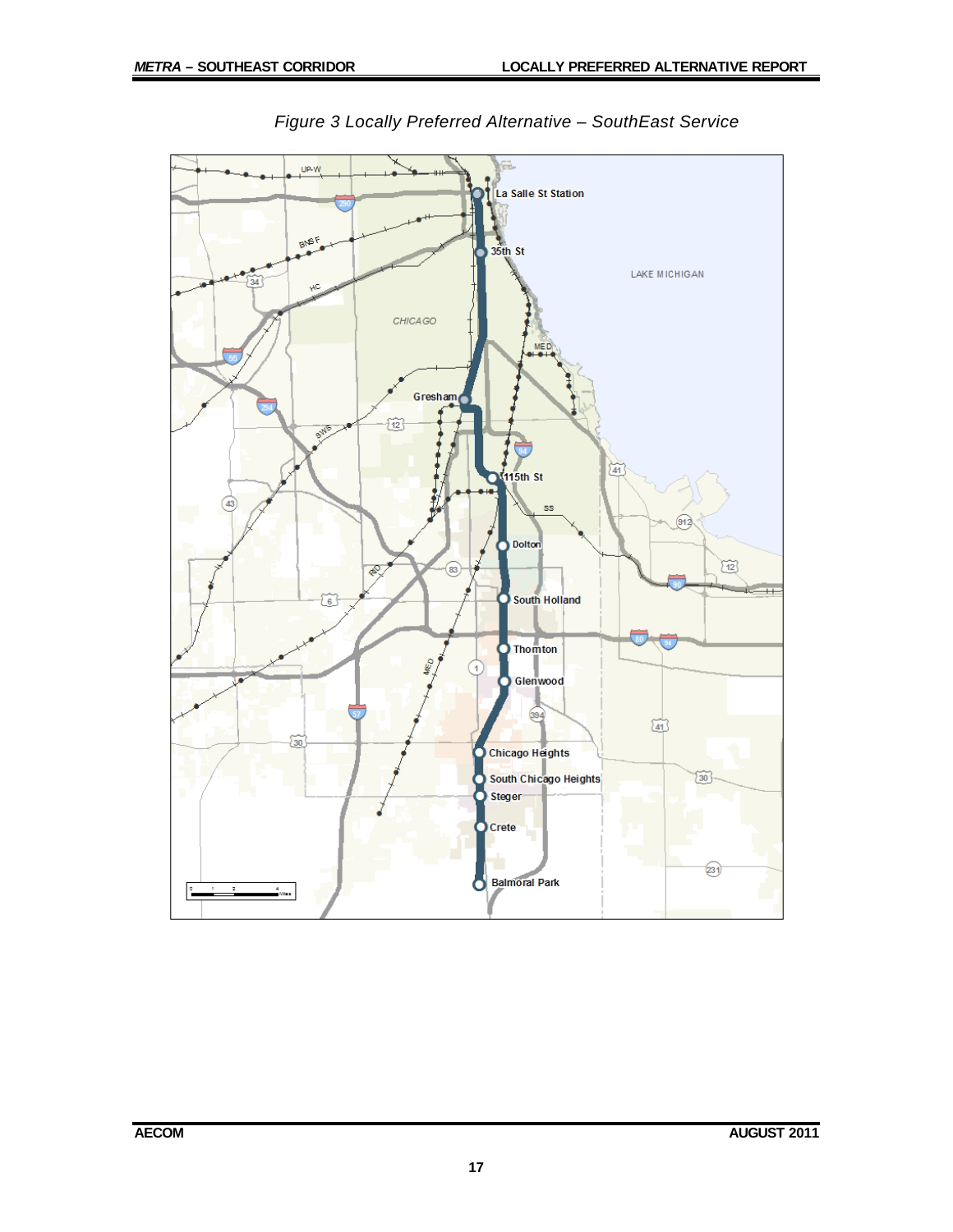## **B. OPERATING PLAN**

The SouthEast Service alignment uses parts of four existing railroad rights-of-way. Heading south from the Chicago Central Area, the alignment follows Metra's Rock Island District (RID) between LaSalle Street Station and the Gresham Interlocking. At Gresham Interlocking, the alignment switches to the Chicago Rail Link (CRL) and travels one-half mile east to Oakdale Junction where it diverges southward to the Union Pacific's (UP) right-of-way. South of the Chicago city limits, the SES alignment uses a proposed flyover at Dolton Junction and a single-track bypass around the east side of Yard Center before rejoining the main line of the UP/CSX jointly owned right-of-way and continuing south to a terminal station near Balmoral Park Race Track. At the terminal station, the alignment diverges from the main line onto a yard lead track to the east, from which it accesses the terminal station and the overnight storage and maintenance facility.

#### **Schedule**

A series of operating schedules were developed for the SES, including peak-period and all-day service ranging from 12 to 28 trains per day. After preliminary travel demand modeling, it was determined that a 24-train schedule with service focused during the peak periods would produce the greatest amount of benefit. The final schedule features 24 trains per weekday, with seven peak-period, peak-direction trains and two peak-period, reverse-commute trains during both the morning and afternoon peak periods. This schedule also includes midday and evening service. SES would have a running time of approximately 75 minutes from Balmoral Park to LaSalle Street Station.

#### **Average Frequency**

The schedule operates at approximately 25-minute headways (i.e., time between trains in the same direction) in the peak-period, peak-direction and at approximately 60-minute headways in the peakperiod, reverse commute direction.

#### **Vehicle Characteristics and Requirements (including Spares)**

SES would use the same vehicle technology that Metra uses on its ten existing diesel lines. Eight new diesel locomotives, 47 gallery coach cars and 15 gallery cab cars are required to operate the proposed SES. An additional 24 buses are needed to operate the improved and expanded local bus network. Improvements to existing service would involve Pace Suburban Bus and CTA; new bus service is presumed to be operated as a Pace service, although the possibility of another operator exists.

#### **Number of Seats**

The average seating capacity of a gallery car on the SES would be 150. Operating eight car consists will provide approximately 1,200 seats per train, or 28,800 daily seats.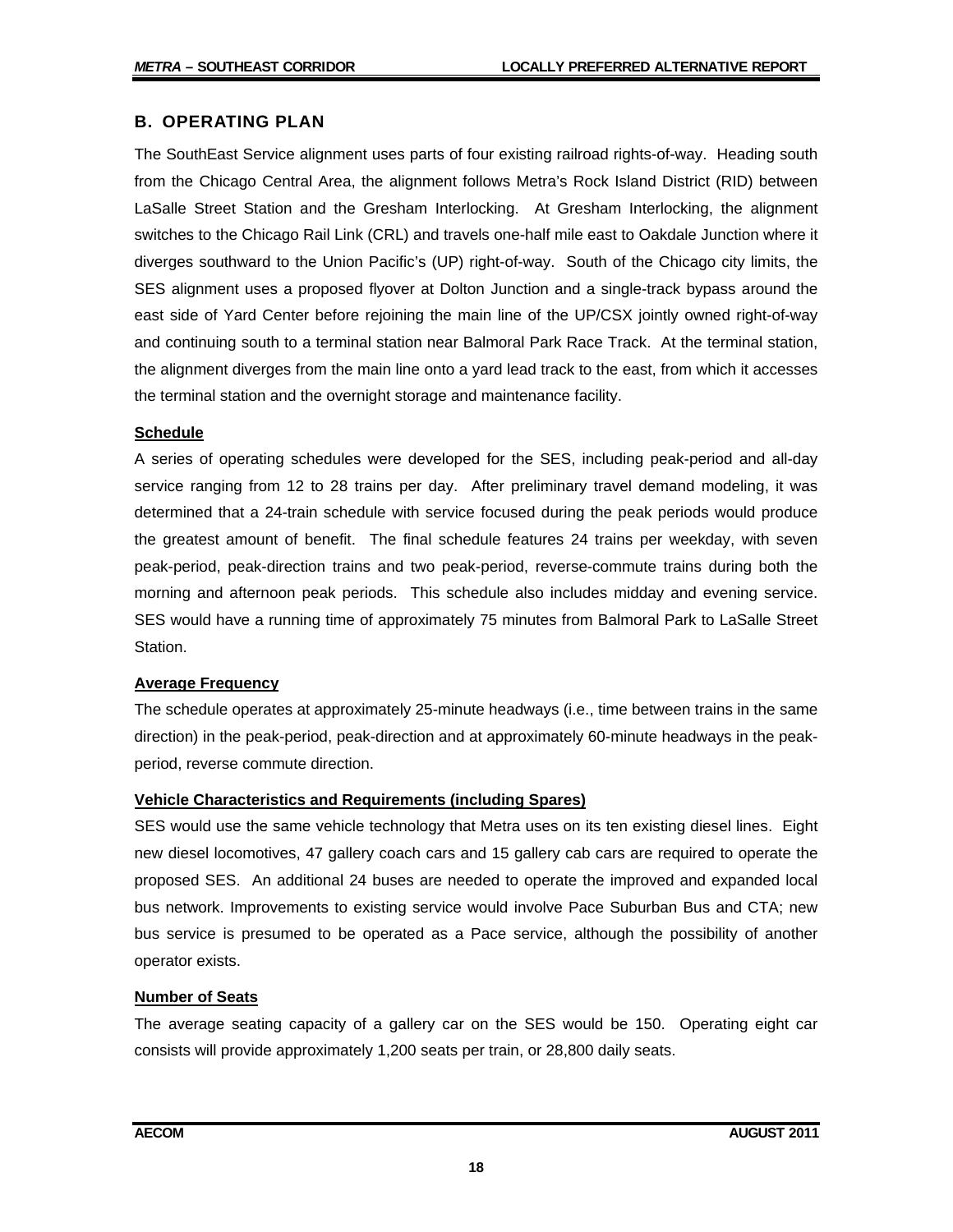### **Fare Policy**

Commuter rail fares on the Metra system are set according to travel between designated fare zones. Metra zones are spaced at five-mile intervals, according to track miles, from the respective Downtown Chicago terminal. A base fare of \$2.25 is charged for travel within one zone, and an incremental charge is added for each zone boundary crossed. Generally, the incremental charge is \$0.50 per zone. Table 7 shows the current Metra zone-based fare structure, as it would apply to the SES.

In addition to the standard one-way fares found in Table 7, Metra offers a variety of other fare options including ten-ride tickets, monthly tickets, and student fares. In addition, the Regional Transportation Authority (RTA) offers free rides to eligible seniors and low-income persons with disabilities. Additionally, reduced fares are available for persons with disabilities who do not qualify as low-income. All of these ticket types will be available to passengers on the SES.

Fares on the SES will be collected in the same manner as on all other Metra rail lines. Conductors on-board the vehicles check each passenger's ticket and passengers without pre-purchased tickets can purchase them from the conductor.

| Zone | <b>Stations</b>                           | <b>Miles</b>     | A      | B      | C      | D      | Е      | F      | G      |
|------|-------------------------------------------|------------------|--------|--------|--------|--------|--------|--------|--------|
| A    | LaSalle<br>35th Street                    | $0.0 -$<br>5.0   | \$2.25 |        |        |        |        |        |        |
| B    | Gresham                                   | $5.1 -$<br>10.0  | \$2.50 | \$2.25 |        |        |        |        |        |
| C    | 115 <sup>th</sup> /Michigan               | $10.1 -$<br>15.0 | \$3.50 | \$2.50 | \$2.25 |        |        |        |        |
| D    | <b>Dolton</b><br>South Holland            | $15.1 -$<br>20.0 | \$4.00 | \$3.50 | \$2.50 | \$2.25 |        |        |        |
| E    | Thornton<br>Glenwood                      | $20.1 -$<br>25.0 | \$4.50 | \$4.00 | \$3.50 | \$2.50 | \$2.25 |        |        |
| F    | Chicago Hts.<br>S. Chicago Hts.<br>Steger | $25.1 -$<br>30.0 | \$5.00 | \$4.50 | \$4.00 | \$3.50 | \$2.50 | \$2.25 |        |
| G    | Crete<br><b>Balmoral Park</b>             | $30.1 -$<br>35.0 | \$5.50 | \$5.00 | \$4.50 | \$4.00 | \$3.50 | \$2.50 | \$2.25 |

*Table 7 Commuter Rail Alternative One-Way Fare Structure* 

SOURCE: Metra; effective February 1, 2010.

# **C. CONNECTING SERVICES**

The Commuter Rail Alternative features a series of new and modified CTA and Pace bus routes that connect residential developments and employment centers to SES stations. Table 8 lists the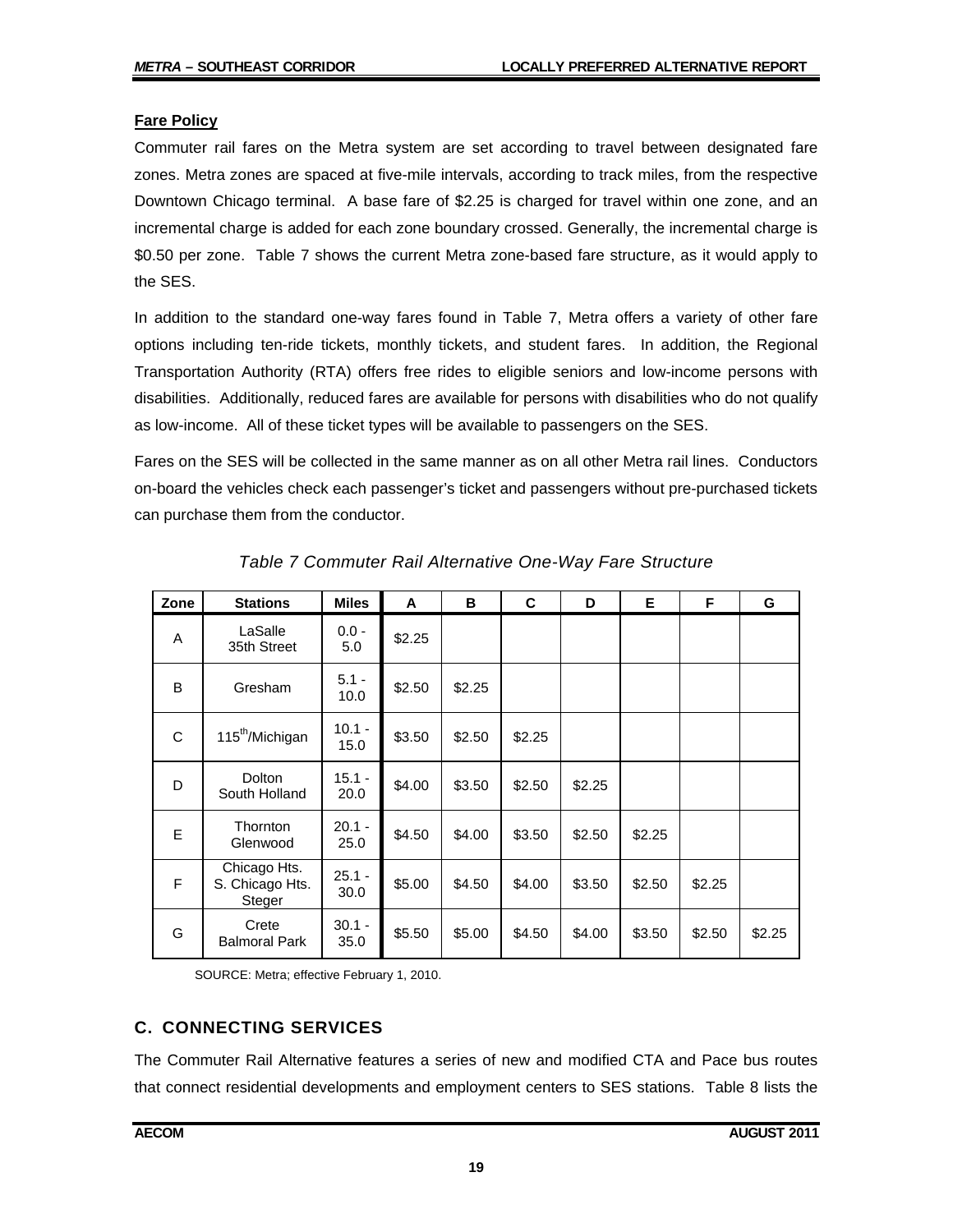number of new bus routes that will serve each SES station, including existing routes that are proposed to be modified. The number of CTA rapid transit stations proximate to SES stations is also shown. Maps of the connecting services are found in Appendix D of *Feasible Alternatives* (Document 7).

|                        | <b>New</b><br>Feeder | <b>Bus Routes</b> |            |                | <b>CTA Rapid Transit</b> |
|------------------------|----------------------|-------------------|------------|----------------|--------------------------|
| <b>Station</b>         | <b>Bus</b>           | Pace              | <b>CTA</b> | Existing       | Proposed                 |
| <b>Balmoral Park</b>   |                      |                   |            |                |                          |
| Crete                  | $\mathbf{1}$         |                   |            |                |                          |
| <b>Steger</b>          | 1                    |                   |            |                |                          |
| South Chicago Heights. |                      | 1                 |            |                |                          |
| Chicago Heights        |                      | 6                 |            |                |                          |
| Glenwood               | 1                    |                   |            |                |                          |
| Thornton               | 1                    | 1                 |            |                |                          |
| South Holland          |                      |                   |            |                |                          |
| Dolton                 |                      | 3                 |            |                |                          |
| 115th/Michigan         |                      | 1                 | 4          |                | 1                        |
| Gresham                |                      |                   | 3          |                |                          |
| 35th Street            |                      |                   | 3          | $\overline{2}$ |                          |
| <b>LaSalle Street</b>  |                      |                   | 3          | 2              |                          |
| Total                  | 4                    | 12                | 13         | 4              |                          |

# *Table 8 Connecting Transit Service to SES Stations*

# **D. INFRASTRUCTRUCTURE NEEDED TO SUPPORT OPERATING PLAN**

#### **Railroad Infrastructure**

A series of major railroad infrastructure improvements are required to implement SES. These changes are necessary to ensure that the commuter rail service can operate efficiently and reliably. The basis for the recommended improvements was from results of an application of a railroad dispatching simulation model called the Line Capacity Analysis System (LCAS).<sup>2</sup> LCAS is a computer program that combines a description of a railroad corridor (existing and proposed infrastructure) with a train operating plan (passenger and/or freight trains, existing or proposed schedules) and then simulates all the train movements within the corridor. At the end of its processing, LCAS tallies each train's running time and amount of delay incurred. These statistics become the foundation for assessing the performance of a corridor and train plan combination as well as identifying the infrastructure's constraints. Infrastructure improvements are highlighted

 2 Canac, SouthEast Service Operations Study, February 2005.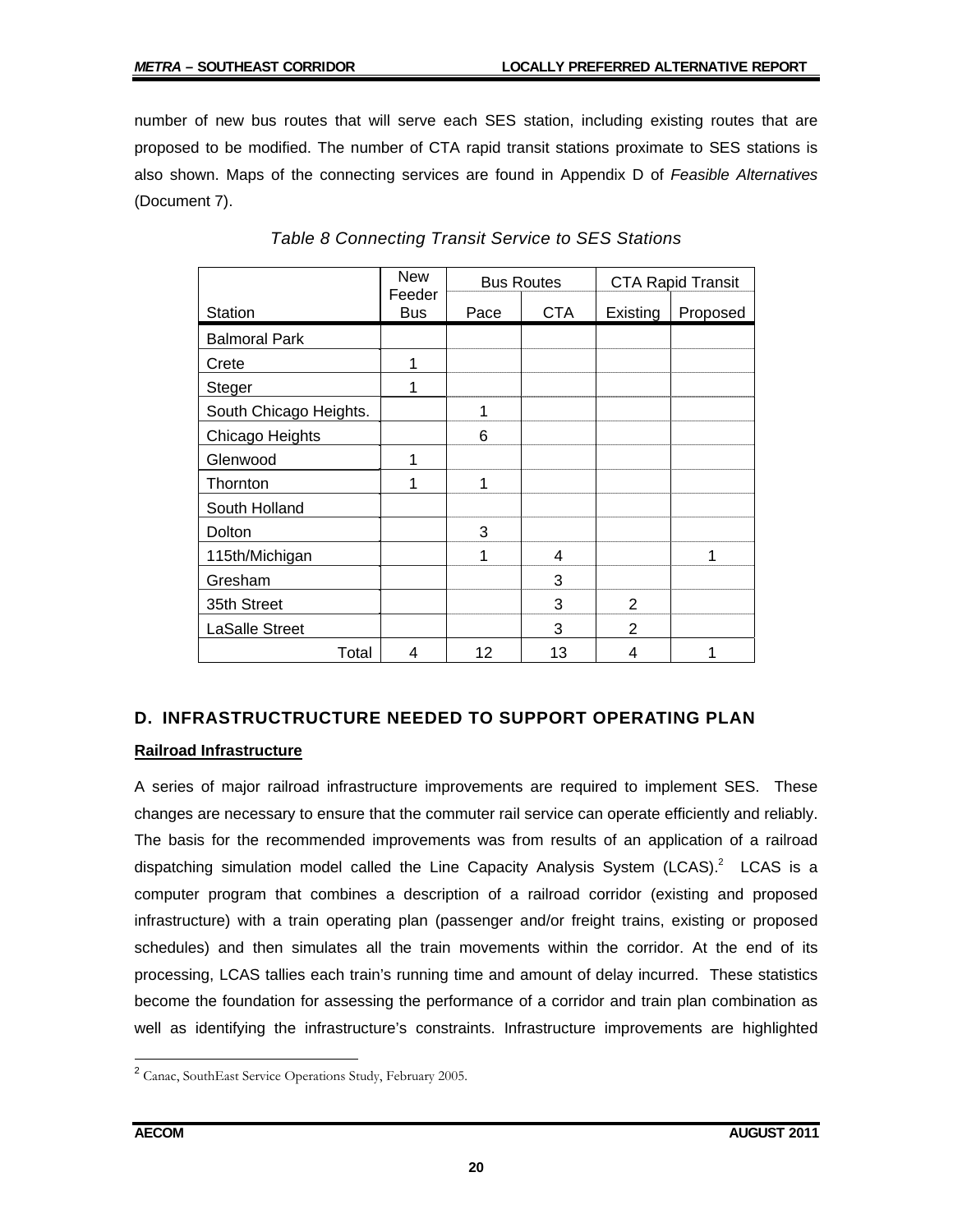through this iterative process. Simulations for this study were broken down into two corridors: the UP/CSX Corridor and the Rock Island District Corridor.

From south to north, the major infrastructure changes required are:

- Upgrading the UP/CSX and UP main line tracks from Class 3 (40mph freight / 60mph passenger) to Class 4 (60 / 79) between Balmoral Park and Oakdale Junction.
- A single-track bypass around Yard Center, which will eliminate the need for SES trains to operate through the yard facility.
- A flyover at Dolton Junction (the structure will be built to accommodate two tracks, but only one deck and track will be installed), which will eliminate conflicts between SES and freight trains at this heavily utilized interlocking.
- New bridges over the Little Calumet River and the Calumet River.
- Double-tracking the CRL between Oakdale Junction and Gresham Interlocking and upgrading the existing track to handle speeds up to 40 mph.
- A new double-track connection between the CRL and the RID at Gresham Interlocking.

Additional infrastructure improvements include upgrading highway at-grade crossings, improving signal and communications systems, and adding strategic crossovers along the alignment.

The data for the simulation model application were obtained from the host railroads. Simulation results were shared with the railroads, who participated in identifying the infrastructure necessary to accommodate their future traffic as well as new commuter service. While the railroads have not committed to the operation of SES on their physical plants, they continue to participate in defining the project. All parties agree that the negotiation for sharing the use of private-owned railroad assets, and of compensation, will come later in the project development process.

#### **Station Facilities**

SES serves thirteen commuter rail stations along the alignment, from the south suburban Village of Crete to the Chicago Central Area. Three of the stations are existing stations currently served by the RID (LaSalle Street, 35<sup>th</sup> Street<sup>3</sup>, and Gresham); the other ten are new stations. Funding for new stations and commuter parking facilities along the SES is the responsibility of the host communities. Each station will meet Metra's minimum requirements for stations, which include ADA compliance, a warming shelter and windbreaks along 850' platforms. In addition, all stations feature a bus interchange, kiss-n-ride, and park-n-ride facilities where space permits.

#### **Maintenance Facilities**

The Commuter Rail Alternative will have two storage and maintenance facilities for the SES vehicle fleet. Overnight storage and light maintenance will take place at the new Balmoral Yard, set on a

 $\overline{a}$ 

<sup>&</sup>lt;sup>3</sup> The 35<sup>th</sup> Street Station was under construction as of fall 2010. It is included in the No-Build Alternative and will be opened prior to the implementation of the SouthEast Service.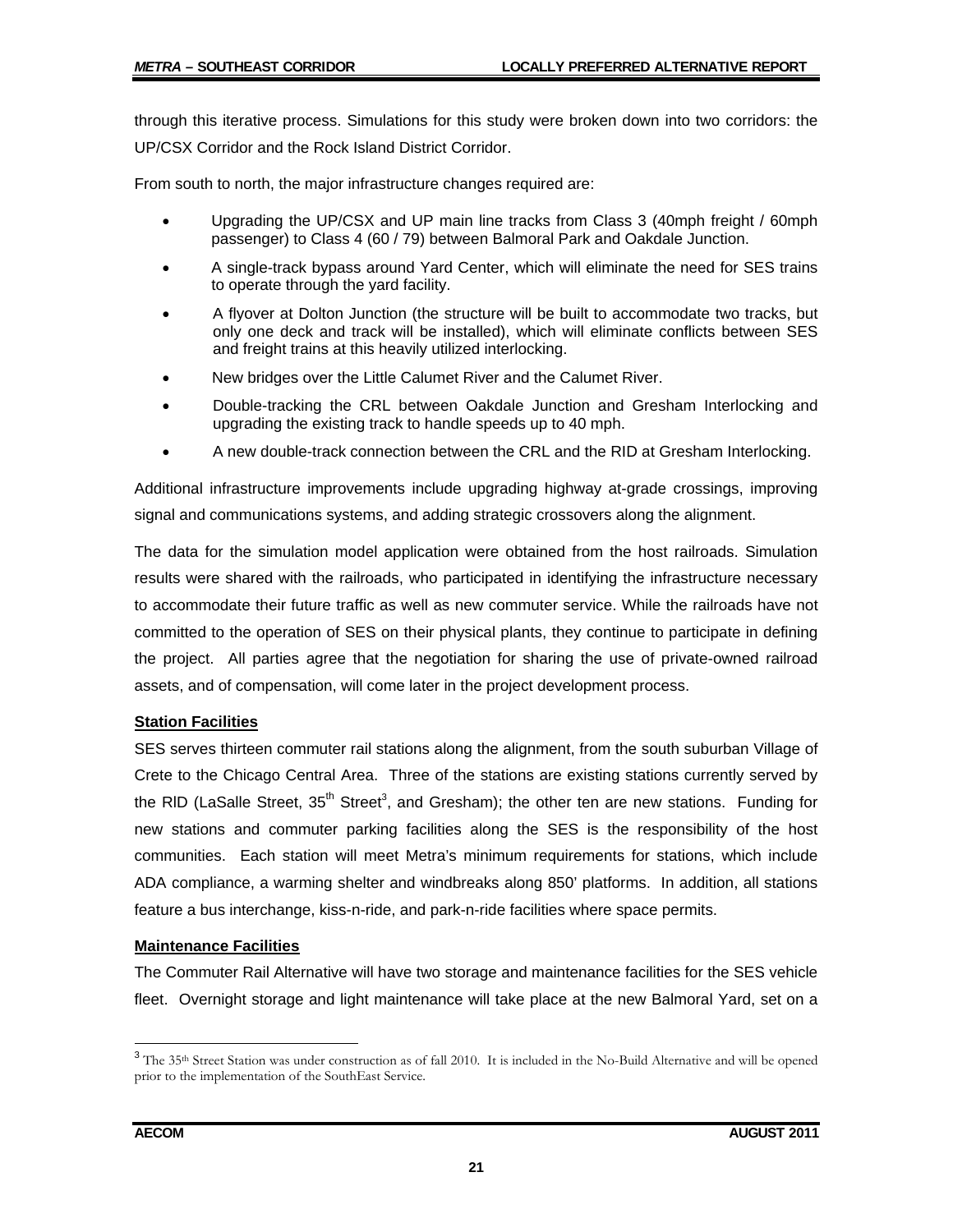site adjacent to the UP/CSX right-of-way, just north of Elmscourt Lane. Midday storage and heavy maintenance will occur at Metra's existing  $47<sup>th</sup>$  Street Yard. The expanded capacity of the yard programmed as part of the shift of SWS trains to LaSalle Street Station, as described in the No-Build will accommodate SES equipment.

A service and storage facility to handle the increased number of buses necessary to operate the improved and expanded local bus network is planned for a site adjacent to the Balmoral SES Yard. Alternatively, maintenance of the fleet for the additional bus service may be accomplished by expansion of existing Pace maintenance facilities.

#### **Terminal Stations**

The Balmoral Park Station, located north of Elmscourt Lane on the east side of the UP/CSX rightof-way, serves as the southern terminus for the SES. The station and platform are located adjacent to a track leading into the storage and light maintenance yard facility. The station features a bus interchange, kiss-n-ride, and park-n-ride facilities. The station and yard facility will be accessible from a new access road off of Dixie Highway (IL 1).

The existing Metra LaSalle Street Station serves as the Downtown Chicago terminal for SES. The station is the terminal for the RID, and is the planned terminal for Metra's SouthWest Service. LaSalle Street Station features eight elevated tracks and five elevated platforms connected to the building that houses the Chicago Board Options Exchange and the Midwest Stock Exchange. The station is ADA compliant with stairs, escalators and elevators to connect commuters to the street level. Minor capital improvements at the terminal will be made to accommodate SES trains and passengers. The LaSalle Street Intermodal Transfer Facility, to be located adjacent to LaSalle Street Station along Financial Place, between Harrison Street and Congress Parkway, will connect SES passengers to numerous CTA buses that will serve the facility<sup>4</sup>.

 $\overline{a}$ 

<sup>&</sup>lt;sup>4</sup> The LaSalle Street Intermodal Transfer Facility, which is included in the No-Build Alternative, is planned to open in 2011.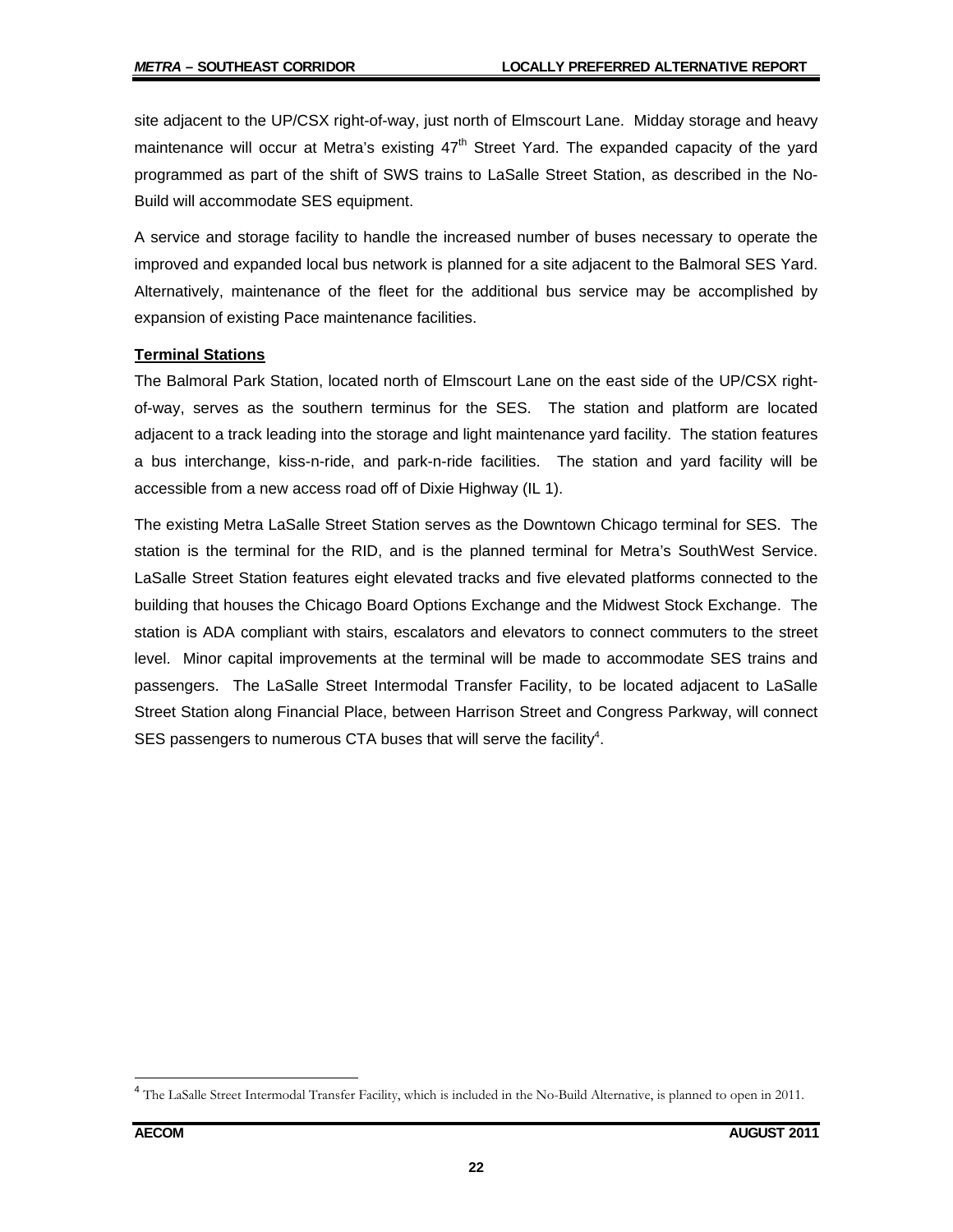#### **Intermediate Stations**

The SouthEast Service includes two existing<sup>5</sup> and nine new intermediate stations. Improvements to the existing intermediate stations are included to accommodate SES. All of the intermediate stations are located along existing main line tracks, except for the South Holland and Dolton Stations, which are located on a new bypass track around Yard Center and a new flyover at Dolton Junction, respectively. All of the new intermediate station platforms will be at-grade except for the Dolton Station, which will have a station house at street-level and platforms elevated on the flyover. Besides the Dolton and South Holland Stations, all intermediate stations along SES will be doubletrack stations with one platform on each side of the right-of-way. Proposed improvements to the Gresham Station include a second platform on the east side of the proposed connecting track between the CRL and RID. This station will also be made ADA accessible and a connection to the existing platform, which is served by the RID, will be constructed within the embankment.

All of the intermediate station areas have the potential for transit-oriented development. The intermediate stations located in the south suburbs are all in, or near, suburban downtown locations. The stations located within the City of Chicago are located in areas that are higher-density and are currently seeing mixed-use redevelopment.

<sup>&</sup>lt;sup>5</sup> The 35<sup>th</sup> Street Station on the Rock Island District is considered existing since it is included in the No-Build Alternative.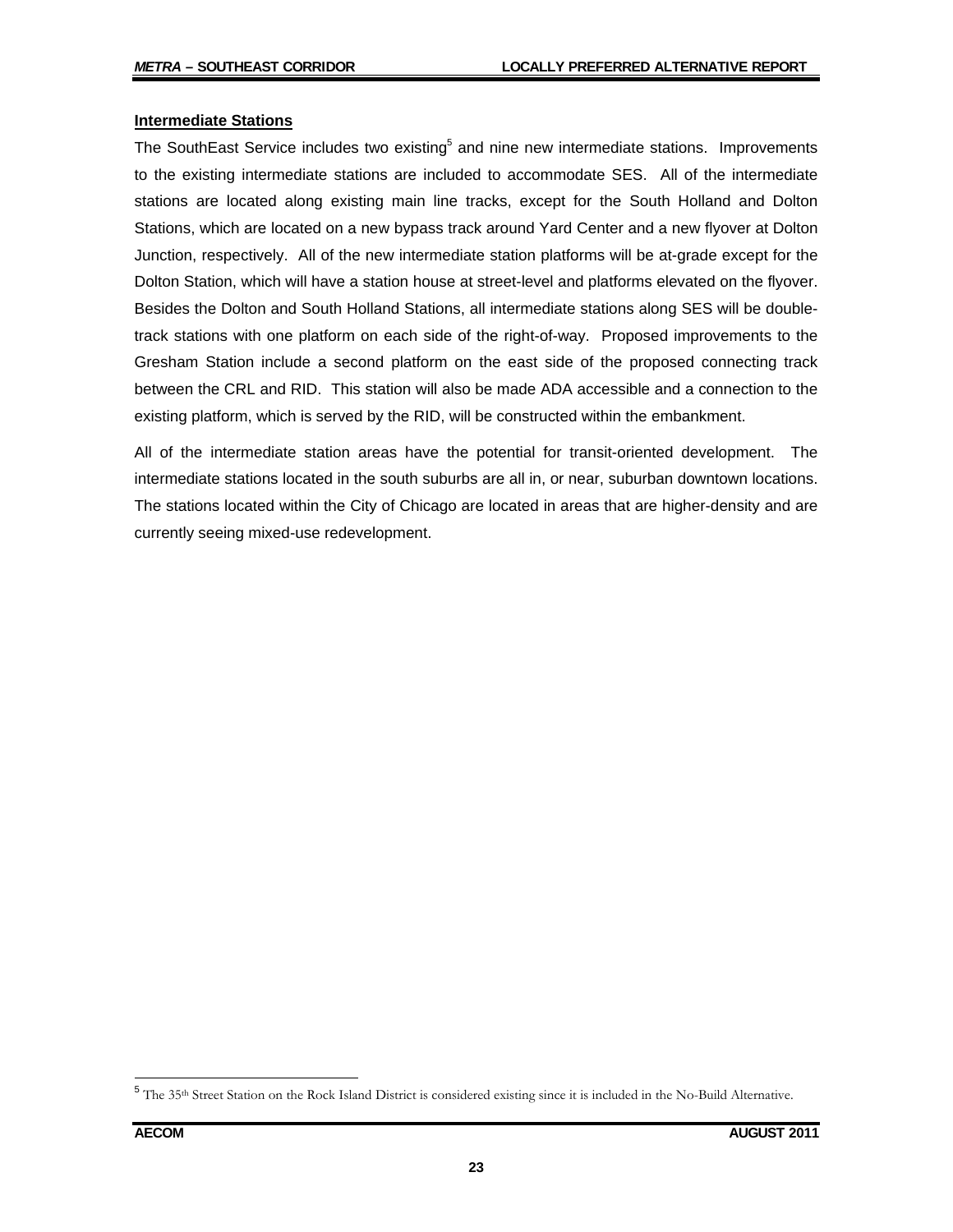#### **V. PROJECTED IMPLEMENTATION SCHEDULE**

The following high-level schedule provides an indication of the duration that could be expected to implement SES. There are four principal New Starts stages:

- 1. Preliminary Engineering (PE)
- 2. NEPA Environmental Assessment (EA)
- 3. Final Design (FD)
- 4. Construction

The schedule does not make an assumption on when FTA would grant approval for entry into PE, which would be the next step towards implementation following this current work. Steps 1 and 2, PE and NEPA EA, would be prepared concurrently. FTA would also need to grant approval to complete Final Engineering and Design. The final major approval would be the Full Funding Grant Agreement (FFGA), which would allow the project to move into construction. The seven-year timeframe should be regarded as a very rough approximation. The actual development timeline can vary widely based on a whole host of factors, with funding availability being the most likely factor contributing to delay.

|                              |  | Year 1 |  | Year 2 |                                                                                                 |  | Year 3 |  | Year 4 |  | Year 5 |  |  | Year 6 |  | Year 7 |  |
|------------------------------|--|--------|--|--------|-------------------------------------------------------------------------------------------------|--|--------|--|--------|--|--------|--|--|--------|--|--------|--|
|                              |  |        |  |        | 01 02 03 04 01 02 03 04 01 02 03 04 01 02 03 04 01 02 03 04 01 02 03 04 01 02 03 04 01 02 03 04 |  |        |  |        |  |        |  |  |        |  |        |  |
| <b>AA &amp; NEPA Scoping</b> |  |        |  |        |                                                                                                 |  |        |  |        |  |        |  |  |        |  |        |  |
| <b>Completed</b>             |  |        |  |        |                                                                                                 |  |        |  |        |  |        |  |  |        |  |        |  |
| FTA Approval to              |  |        |  |        |                                                                                                 |  |        |  |        |  |        |  |  |        |  |        |  |
| enter PE                     |  |        |  |        |                                                                                                 |  |        |  |        |  |        |  |  |        |  |        |  |
| Preliminary                  |  |        |  |        |                                                                                                 |  |        |  |        |  |        |  |  |        |  |        |  |
| Engineering (PE)             |  |        |  |        |                                                                                                 |  |        |  |        |  |        |  |  |        |  |        |  |
| <b>NEPA EA</b>               |  |        |  |        |                                                                                                 |  |        |  |        |  |        |  |  |        |  |        |  |
| <b>FTA Approval to</b>       |  |        |  |        |                                                                                                 |  |        |  |        |  |        |  |  |        |  |        |  |
| enter Final Design           |  |        |  |        |                                                                                                 |  |        |  |        |  |        |  |  |        |  |        |  |
| EA - Finding of No           |  |        |  |        |                                                                                                 |  |        |  |        |  |        |  |  |        |  |        |  |
| <b>Significant Impact</b>    |  |        |  |        |                                                                                                 |  |        |  |        |  |        |  |  |        |  |        |  |
| <b>Final Engineering</b>     |  |        |  |        |                                                                                                 |  |        |  |        |  |        |  |  |        |  |        |  |
| & Design (FD)                |  |        |  |        |                                                                                                 |  |        |  |        |  |        |  |  |        |  |        |  |
| <b>Full Funding Grant</b>    |  |        |  |        |                                                                                                 |  |        |  |        |  |        |  |  |        |  |        |  |
| Agreement                    |  |        |  |        |                                                                                                 |  |        |  |        |  |        |  |  |        |  |        |  |
| Construction                 |  |        |  |        |                                                                                                 |  |        |  |        |  |        |  |  |        |  |        |  |
| <b>Revenue Service</b>       |  |        |  |        |                                                                                                 |  |        |  |        |  |        |  |  |        |  |        |  |

#### *Figure 4 High-Level Implementation Schedule*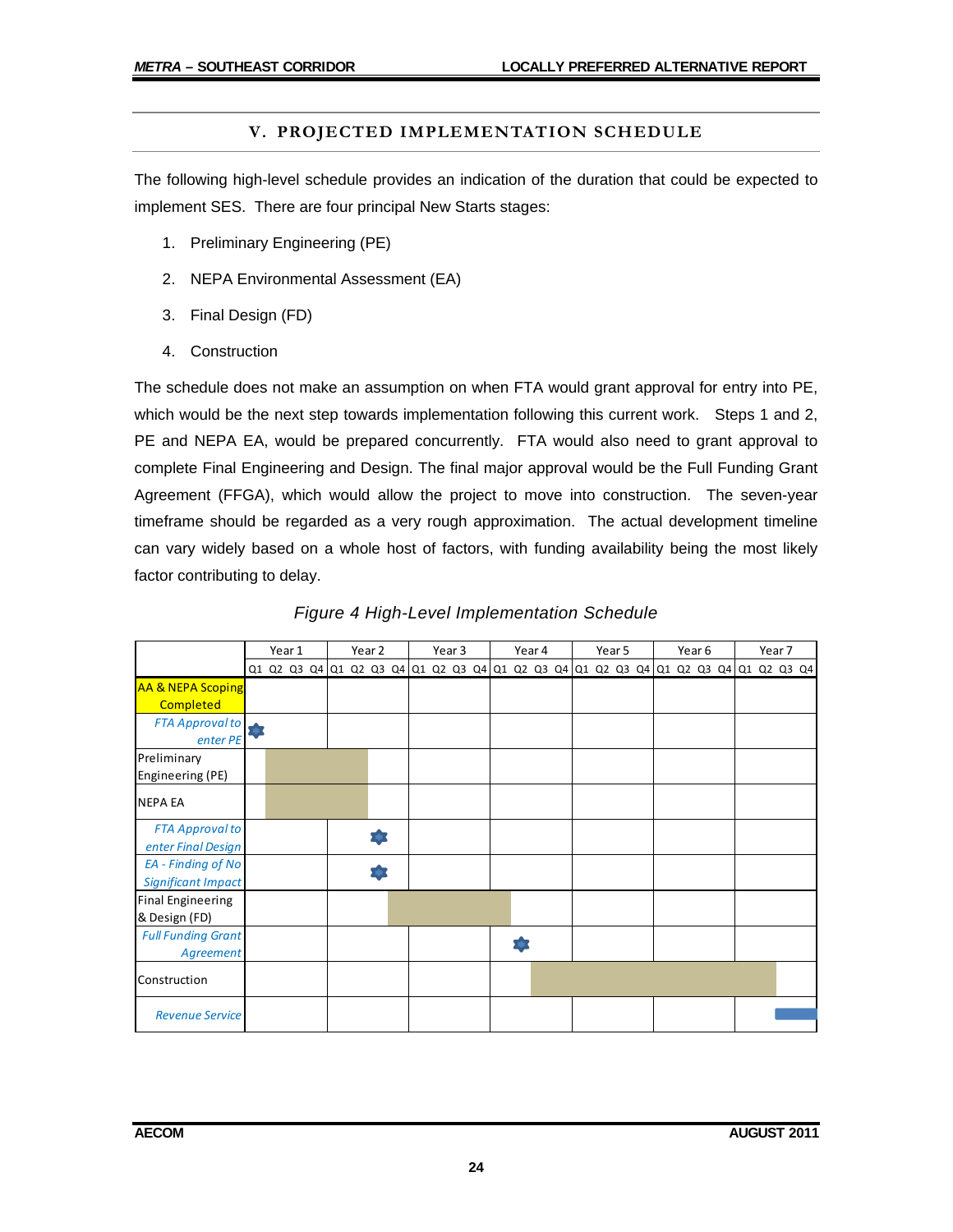#### **VI.COST ESTIMATE**

# **A. CAPITAL COSTS**

SES capital costs were estimated using unit costs developed for Metra and in accordance with FTA's Standard Cost Categories (SCC) for Capital Projects. The cost elements include infrastructure, right-of-way acquisition, rolling stock, design engineering, construction management and other costs related to project administration. The capital cost estimate for the LPA is \$778.1 million (2010 dollars). As this project moves into future phases of the New Starts program, the capital cost estimate will be updated to reflect any changes to the project definition or capital cost assumptions. Table 9 summarizes the estimated capital cost by major FTA category. At this stage of project definition, a comparatively high contingency is included, totaling \$163.6 million (\$126.5m allocated to specific project categories and \$37.1m unallocated), or 21% of total costs.

|     |                                                    | <b>Capital Cost in \$millions</b> |                    |                           |                 |
|-----|----------------------------------------------------|-----------------------------------|--------------------|---------------------------|-----------------|
|     | <b>FTA Category</b>                                | Without<br>Contingency            | <b>Contingency</b> | <b>Base Year</b><br>Total | $%$ of<br>Total |
| 10  | Guideway & Track<br>Elements                       | \$156.8                           | \$47.1             | \$203.9                   | 26%             |
| 20  | Stations, Stops, Terminals,<br>Intermodal          | 36.6                              | 11.0               | 47.6                      | 6%              |
| 30  | Support Facilities: Yards,<br>Shops, Admin. Bldgs. | 14.0                              | 4.2                | 18.2                      | 2%              |
| 40  | Sitework & Special<br>Conditions                   | 47.6                              | 14.3               | 61.9                      | 8%              |
| 50  | Systems                                            | 56.3                              | 16.9               | 73.2                      | 9%              |
| 60  | R.O.W., Land, Existing<br>Improvements             | 13.7                              | 5.5                | 19.2                      | 2%              |
| 70  | Vehicles                                           | 183.9                             | 27.6               | 211.5                     | 27%             |
| 80  | <b>Professional Service</b><br>(applies to 10-50)  |                                   |                    | 105.6                     | 14%             |
| 90  | <b>Project Reserve</b><br>Contingency (% of 10-80) |                                   |                    | 37.1                      | 5%              |
| 100 | <b>Finance Charges</b>                             |                                   |                    | 0.0                       | 0%              |
|     | Base Year Total (2010 \$\$)                        | \$509.0                           | \$126.5            | \$778.1                   | 100%            |

# *Table 9 Cost Estimate by Project Element (in 2010 \$)*

#### **B. OPERATING COSTS**

In accordance with FTA New Starts guidelines, annual operating and maintenance costs were estimated for the LPA. The operating and maintenance cost model used to prepare the estimates uses inputs such as guideway miles, train-miles, train-hours, and car-miles. The estimated annual operating and maintenance cost for the LPA is \$28.2 million in 2010 dollars. This amount is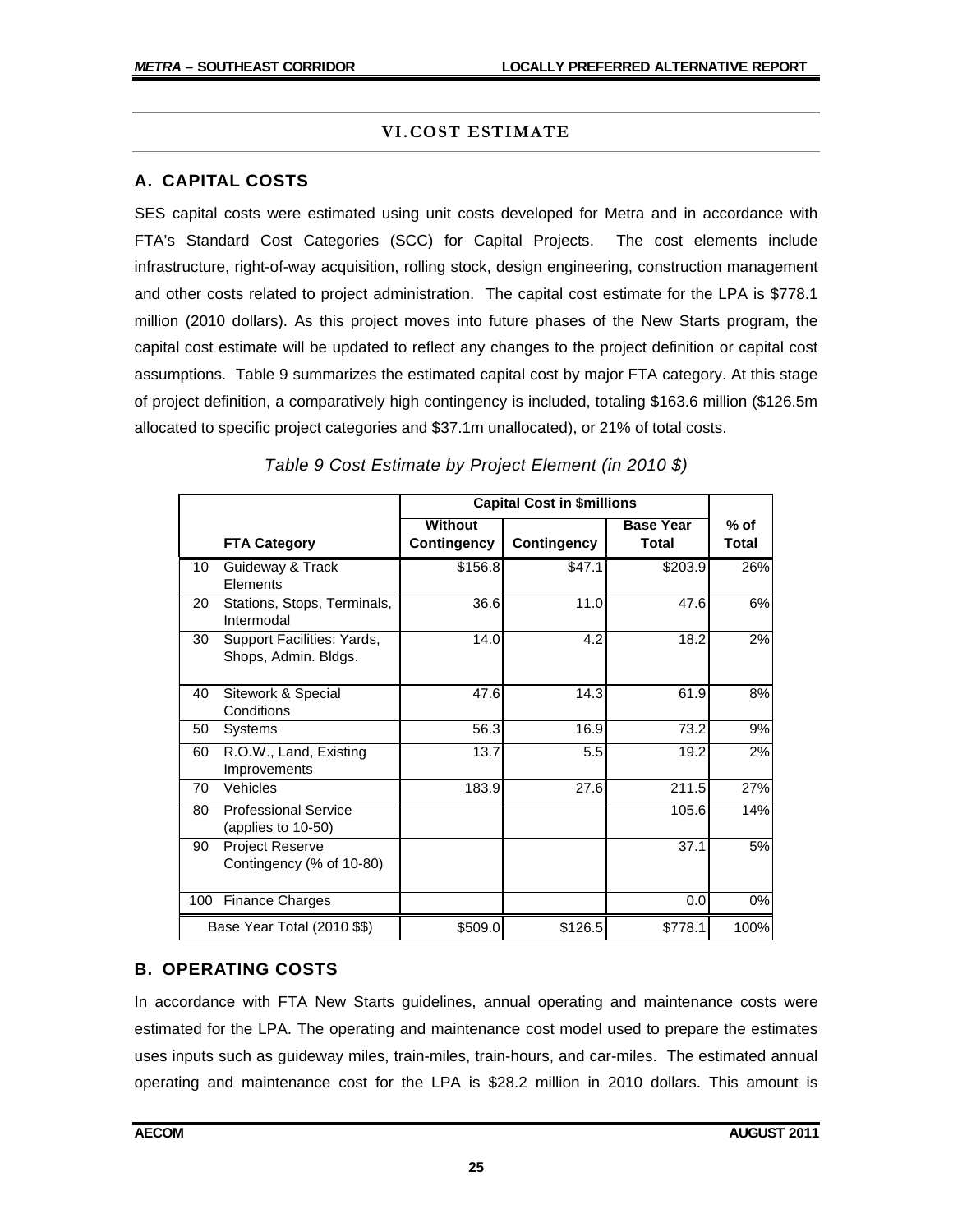comprised of \$23.2 million for commuter rail operations and \$5.0 million in feeder bus costs. These numbers represent gross annual costs and are not offset by passenger fares or other systemgenerated revenues.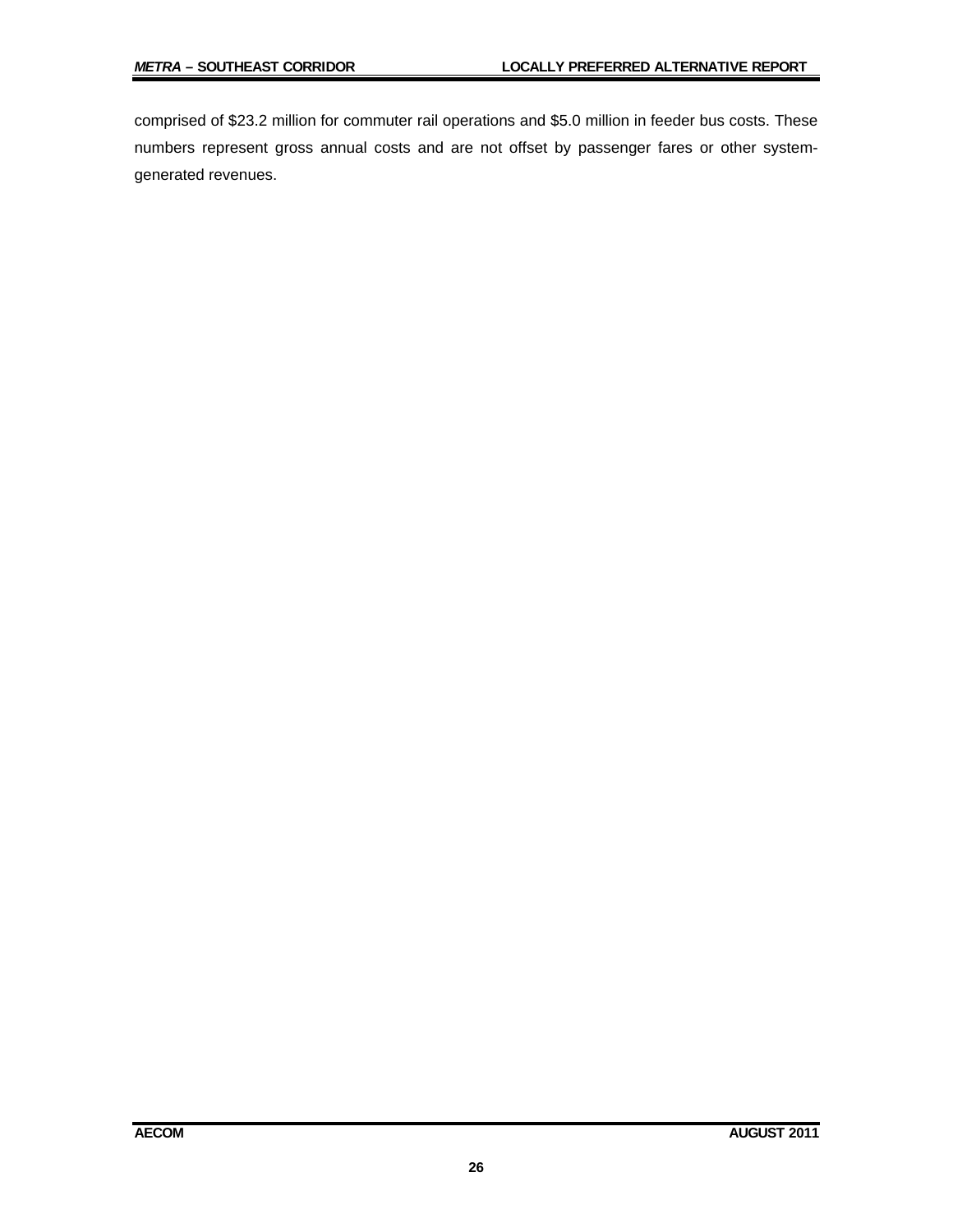#### **VII. PROJECTED RIDERSHIP**

SES ridership in 2030 is expressed as weekday passenger boardings. For the design year 2030, the projected ridership is 18,700. Table 10 breaks down boardings by fare zone, which are combined for adjacent zones after Zone A. Ridership for Zone A comprises 48% of the line's total weekday boardings, which indicates that most riders travel to or from Zone A.

| Fare<br>Zone<br>Pair | <b>SES Stations</b>                                                        | Weekday<br><b>Boardings</b><br>(2030) | % of<br>Total | % not<br>including<br>Α |
|----------------------|----------------------------------------------------------------------------|---------------------------------------|---------------|-------------------------|
| A                    | LaSalle Street, 35th Street                                                | 9,000                                 | 48%           |                         |
| B-C                  | Gresham, 115th Street                                                      | 2,700                                 | 14%           | 28%                     |
| $D-E$                | Dolton, South Holland,<br>Thornton, Glenwood                               | 4,300                                 | 23%           | 44%                     |
| $F-G$                | Chicago Heights, South<br>Chicago Heights, Steger,<br>Crete, Balmoral Park | 2.700                                 | 14%           | 28%                     |
|                      | Total                                                                      | 18,700                                | 100%          | 100%                    |

|  | Table 10 SES Projected 2030 Ridership |  |
|--|---------------------------------------|--|
|  |                                       |  |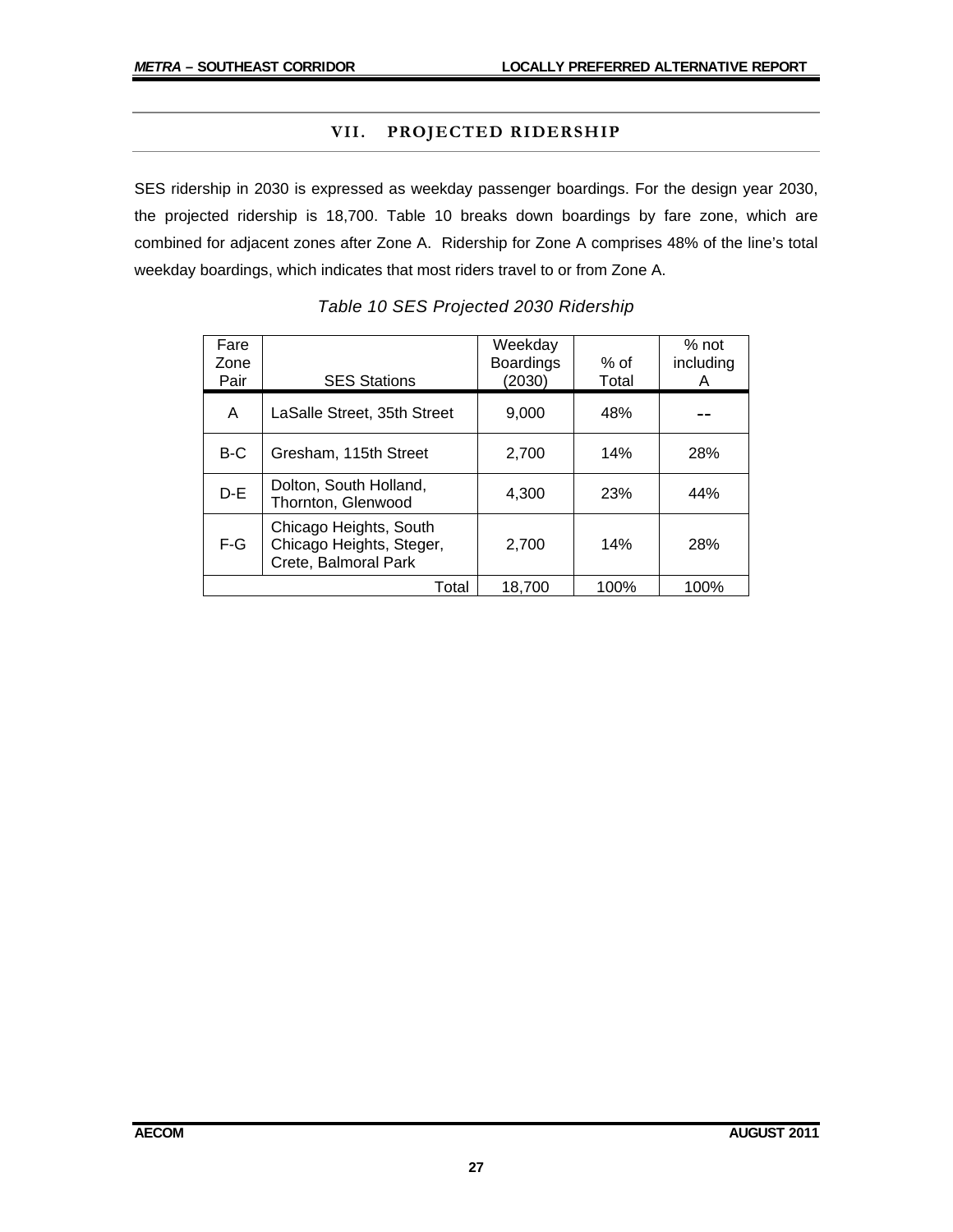#### **VIII. NEXT STEPS**

The LPA will need to go through a series of additional steps in order to continue into the next phase of the New Starts process. These steps are summarized below:

### **A. FINANCIAL PLAN**

A viable capital and operating financial plan that incorporates Metra's existing system and the proposed expanded transit service will need to be developed. This plan will be based on the capital costs and operating cost estimates defined in the alternatives analysis and overall system operating and maintenance estimates. The plan will also make reasonable assumptions about the projected sources of capital and operating funds for the existing system and the expanded transit service including the local share needed to match any federal New Starts capital funds. Meeting the local match requirements may be aided by the Southeast Commuter Rail Transit District, which was created by State legislation in March 2011. The District can apply for public and private funds, acquire property for stations, and enter into public-private partnerships to build and maintain the line and its facilities.

# **B. FISCALLY CONSTRAINED REGIONAL TRANSPORTATION PLAN**

On October 13, 2010, the Chicago Metropolitan Agency for Planning (CMAP) adopted *GO TO 2040*, the region's long range transportation plan. The SouthEast Service was identified as a project in the fiscally unconstrained portion of the plan. In order for the SouthEast Service to move forward into Preliminary Engineering, the project will need to be in the fiscally constrained long range regional transportation plan, necessitating a revision to *GO TO 2040*.

# **C. SUBMITTAL TO FTA / REQUEST TO ENTER PE**

Once the financial plan is developed and the project is included in the fiscally constrained long range regional transportation plan, a request to enter Preliminary Engineering can be submitted to FTA. This request will include results of the AA (including this LPA document), New Starts templates, land use data, the financial plan, and other supporting materials.

#### **D. ENVIRONMENTAL ANALYSIS**

The environmental analysis process was initiated with an agency scoping meeting held on August 24, 2010. Based on screening of the potential affected environment, an Environmental Assessment (EA) is the expected document for this project. Progress on the EA will continue in coordination with Preliminary Engineering (pending approval to enter Preliminary Engineering by FTA). Additional information on the possible environmental impacts of the project and on early